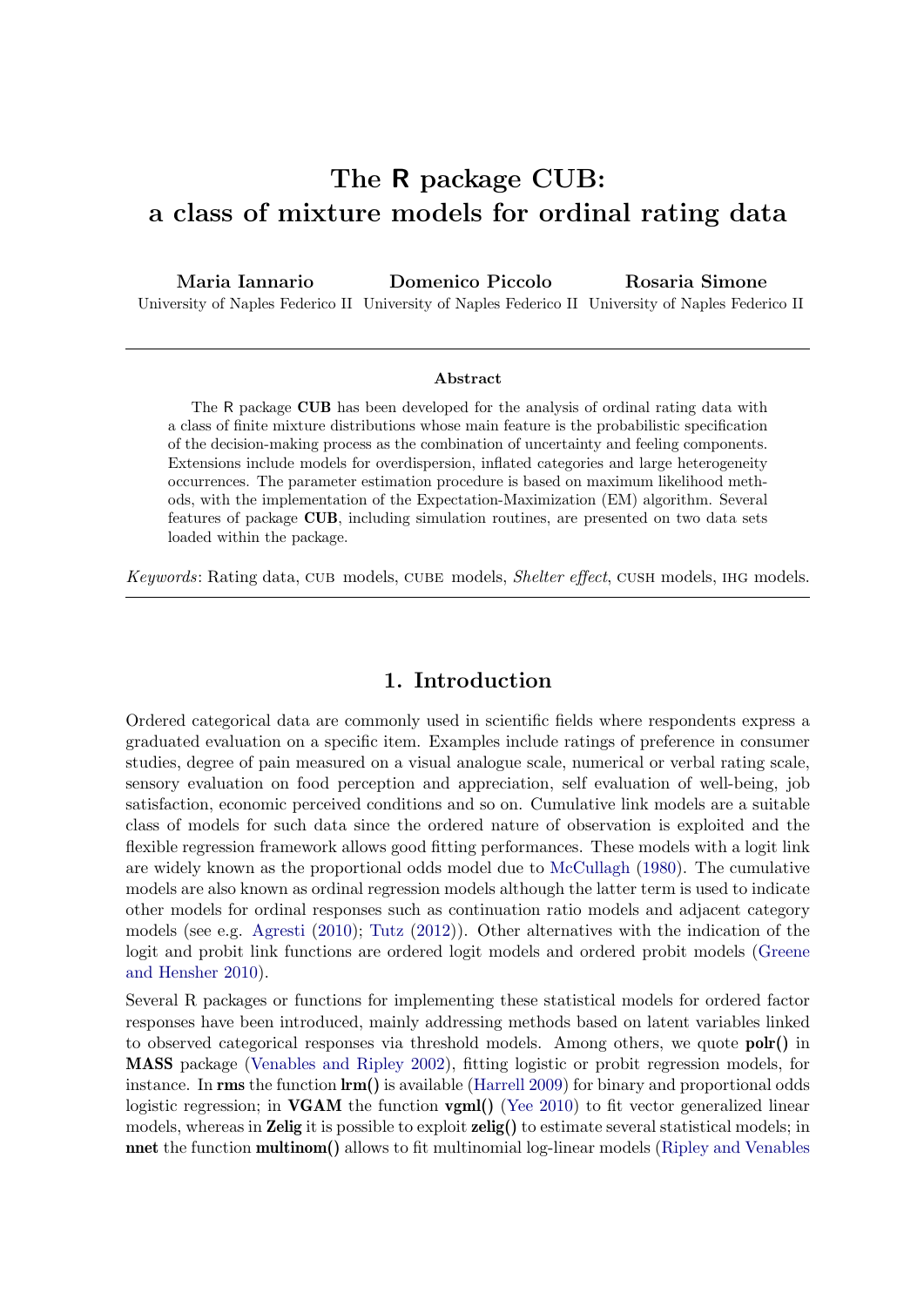$2016$ ) and in **Ordinal** the function  $\text{clm}()$  [\(Christensen](#page-32-0) [2015\)](#page-32-0) fits general cumulative link models. For a Bayesian perspective, Markov Chain Monte Carlo for ordered probit regression are implemented in the package **MCMCpack** via calls to **MCMCoprobit**() [\(Martin](#page-35-5) *et al.* [2009\)](#page-35-5).

An alternative approach is the use of models anchored to a structured discrete probability distribution [\(D'Elia and Piccolo](#page-33-2) [2005\)](#page-33-2) with a close relationship to the data generating process. More specifically, a two-component mixture is designed to shape ordinal observations as a weighted combination of a preference component and an uncertainty component, each controlled by a given distribution.

The statistical appeal of these models relies on several features, among which: a sharp relationship with the data generating process producing ordinal data: parsimony in the parameter estimation; effective graphical devices useful for the interpretation, and direct inclusion of respondents' characteristics to specify how they relate with the two components.

This class of models stems from the baseline Combination of a discrete Uniform and a shifted Binomial random variable -cub models- firstly introduced by [Piccolo](#page-35-6) [\(2003\)](#page-35-6) and [D'Elia](#page-33-2) [and Piccolo](#page-33-2) [\(2005\)](#page-33-2), where two latent components, called feeling and uncertainty, are jointly considered to specify the mixture model. General references for the statistical background include [Iannario](#page-33-3) [\(2012a](#page-33-3)[,b,](#page-34-0) [2015\)](#page-34-1); [Iannario and Piccolo](#page-34-2) [\(2010a\)](#page-34-2). A detailed list of alternative models is presented in [Iannario and Piccolo](#page-34-3) [\(2016a\)](#page-34-3); see also Tutz [et al.](#page-35-7) [\(2016\)](#page-35-7). Robustness issues for CUB models are discussed in [Iannario](#page-34-4) *et al.* [\(2016b\)](#page-34-4).

Further methodological studies have been published about cub models, among others [Cord](#page-33-4)uas [et al.](#page-33-4)  $(2009)$ ; [Gambacorta](#page-33-5) et al.  $(2014)$ ; [Grilli](#page-33-6) et al.  $(2014)$  for a latent class version; [Ian](#page-34-5)[nario](#page-34-5) [\(2012c,](#page-34-5)[d,](#page-34-6) [2014\)](#page-34-7); [Manisera and Zuccolotto](#page-34-8) [\(2014a\)](#page-34-8); [Iannario](#page-34-9) et al. [\(2016a\)](#page-34-9) for including don't know options also with covariates or for assuming non-linear spacing between adjacent categories: [Manisera and Zuccolotto](#page-35-8) [\(2014b\)](#page-35-8). In addition, applications have been performed in many disciplines, ranging from labour economics [\(Gambacorta and Iannario](#page-33-7) [2013\)](#page-33-7) to demography [\(Iannario and Piccolo](#page-34-10) [2010b\)](#page-34-10), happiness economics [\(Capecchi and Piccolo](#page-32-1) [2014\)](#page-32-1), linguistics [\(Balirano and Corduas](#page-31-1) [2008\)](#page-31-1), marketing [\(Iannario](#page-34-11) et al. [2012\)](#page-34-11), medicine [\(D'Elia](#page-33-8) [2008\)](#page-33-8), sensory science [\(Piccolo and D'Elia](#page-35-9) [2008;](#page-35-9) [Capecchi](#page-32-2) et al. [2015\)](#page-32-2). Proposals for the generalization of the cub model in a bivariate perspective are discussed by [Corduas](#page-33-9) [\(2015\)](#page-33-9). Moreover, [Andreis and Ferrari](#page-31-2) [\(2013\)](#page-31-2), [Colombi and Giordano](#page-33-10) [\(2016\)](#page-33-10) introduced a general multivariate setting.

This article deals with the package **CUB** written in the R environment and available from CRAN at <http://CRAN.R-project.org>. It is presented in its first consistent update, but the implemented program has been long experienced among scholars and researchers working with CUB models and their extensions.

The paper is organized as follows. Section 2 briefly reviews *GE*neralized *M* ixture Models with uncertainty (GEM) for ordinal data stemming from CUB models. In Section 3 the main functions and features of package CUB are illustrated by means of case studies based on two data-sets loaded within the package. Finally, extra features of gem models and future extensions are briefly discussed in Section 4.

<span id="page-1-0"></span>Ntice that package CUB, although performs statistical analysis for the whole class of gem models, is named after the original proposal.

## 2. GEM models specification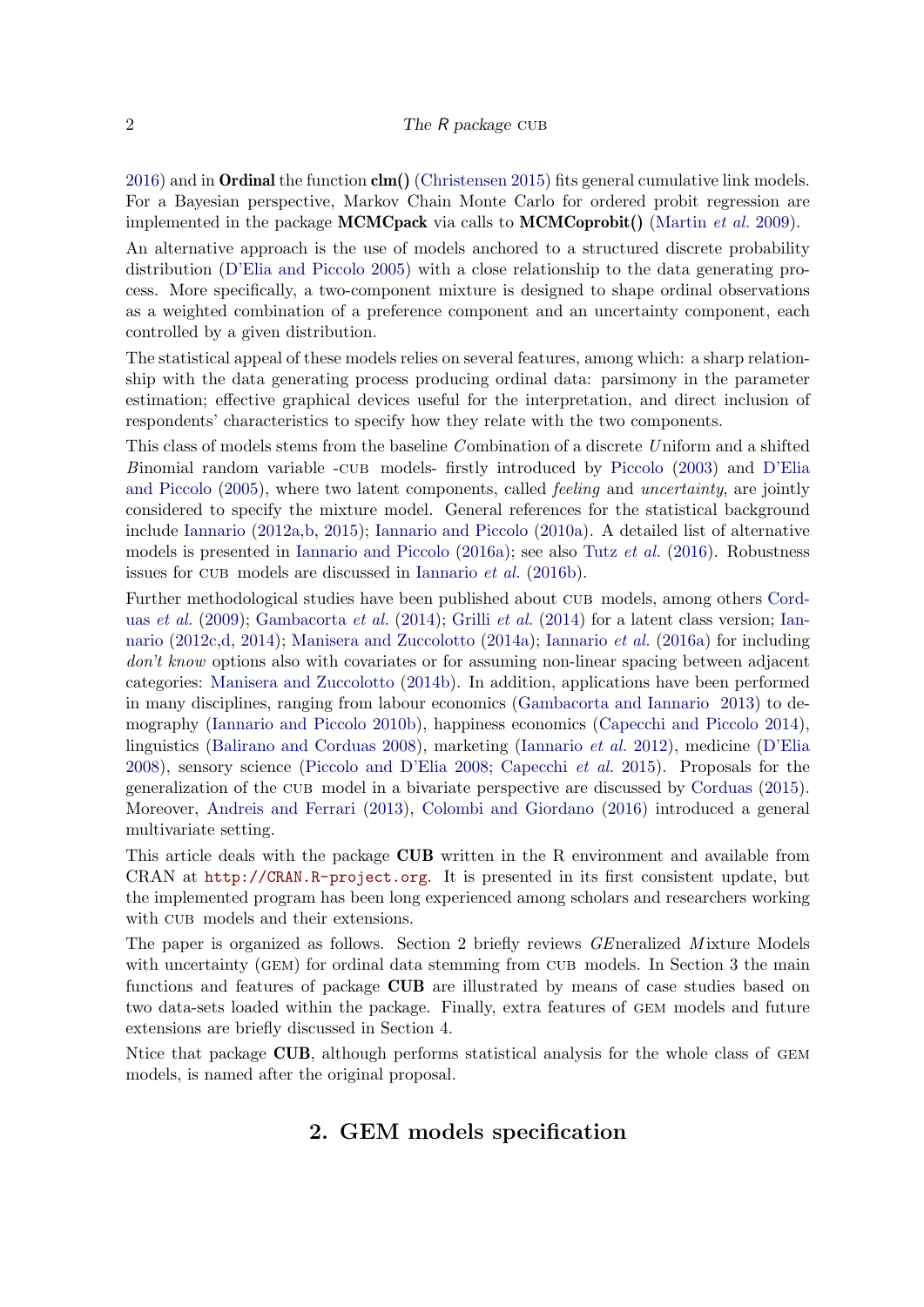The basic idea of GEM framework is to model the ordinal responses  $(R_1, \ldots, R_n)$ , where  $R_i$ is given by the *i*-th subject,  $i = 1, \ldots, n$ , with respect to a given item I, on the basis of two main components related to the decisional process. The first component  $(C_1)$  related to the feeling (attraction, satisfaction, awareness towards the item): in the baseline cub model, it is modelled by means of the shifted Binomial random variable. The second one  $(C_2)$  concerns the uncertainty (indecision, blurriness, fuzziness) and it is modelled by means of a discrete Uniform distribution over the support  $\{1, \ldots, m\}$ . Here and in the sequel, m will denote the number of ordinal categories, and it is assumed that  $m > 3$  for identifiability purposes [\(Ian](#page-33-11)[nario](#page-33-11) [2010\)](#page-33-11). All available information on subjects' characteristics (covariates) are collected in a matrix  $T$ , and  $Y$  and  $W$  are submatrices of  $T$  reporting values of respondents' covariates useful to explain uncertainty and feeling components, respectively.

Let  $\boldsymbol{\theta} = (\boldsymbol{\beta}', \boldsymbol{\gamma}')'$  be the parameter vector characterizing the distribution of  $(R_1, \ldots, R_n)$ , with  $\beta', \gamma'$  denoting the parameter vector for the uncertainty and feeling components, respectively. Then, the mixture regression model has the following form:

$$
Pr(R_i = r | y_i, w_i, \theta) = \pi_i Pr(C_{1i} = r | w_i) + (1 - \pi_i) Pr(C_{2i} = r), \qquad (1)
$$

for  $i = 1, \ldots, n$  and  $j = 1, \ldots, m$ , where  $\pi_i = \pi(\mathbf{y}_i, \boldsymbol{\beta}) \in (0, 1]$  are introduced to weight the two components and  $w_i \in W$ ,  $y_i \in Y$  include the selected covariates for the *i*-th subject. They are related to the parameters by means of a logit link, a not compulsory but preferred choice for easiness of interpretation and robustness properties [\(Iannario](#page-34-12) et al. [2017\)](#page-34-12):

<span id="page-2-1"></span><span id="page-2-0"></span>
$$
logit (1 - \pi_i) = -\beta' y_i; \qquad logit (1 - \xi_i) = -\gamma' w_i.
$$
 (2)

The implementation of GEM models relies on the **Formula** interface [\(Zeileis and Croissant](#page-35-10) [2010\)](#page-35-10), allowing to specify different regressor matrices for the different parameters. The following call will estimate a GEM model for given ordinal observations:

GEM(Formula, family, ...)

where Formula is an object of class **Formula**, and family indicates which sub-class of models has to be fitted. Optional inputs for the specification of the models can be passed via the ... argument, which serves also to modify some technical parameters needed for the estimation procedure. For instance, it is possible to change the maximum number of iterations allowed for running the optimization algorithm (maxiter=500 by default) and the error tolerance for final estimates (toler=1e-6 by default). The argument data is optional. The number of categories m is, in general, internally retrieved but it is advisable to pass it as an argument to the call if some category has zero frequency.

As mentioned, the benchmark model is the CUB mixture model, where the preference part is modelled according to a shifted Binomial random variable:

$$
b_r(\xi_i) = {m-1 \choose r-1} \xi_i^{m-r} (1-\xi_i)^{r-1}, \qquad r = 1, 2, ..., m
$$

with feeling parameters given by  $\xi_i$ ,  $i = 1, ..., n$ , as in [\(2\)](#page-2-0).

The probability distribution chosen to model uncertainty is the discrete Uniform, thus it does not imply estimable parameters ensuring model parsimony. An increase of  $\pi_i$  implies a reduced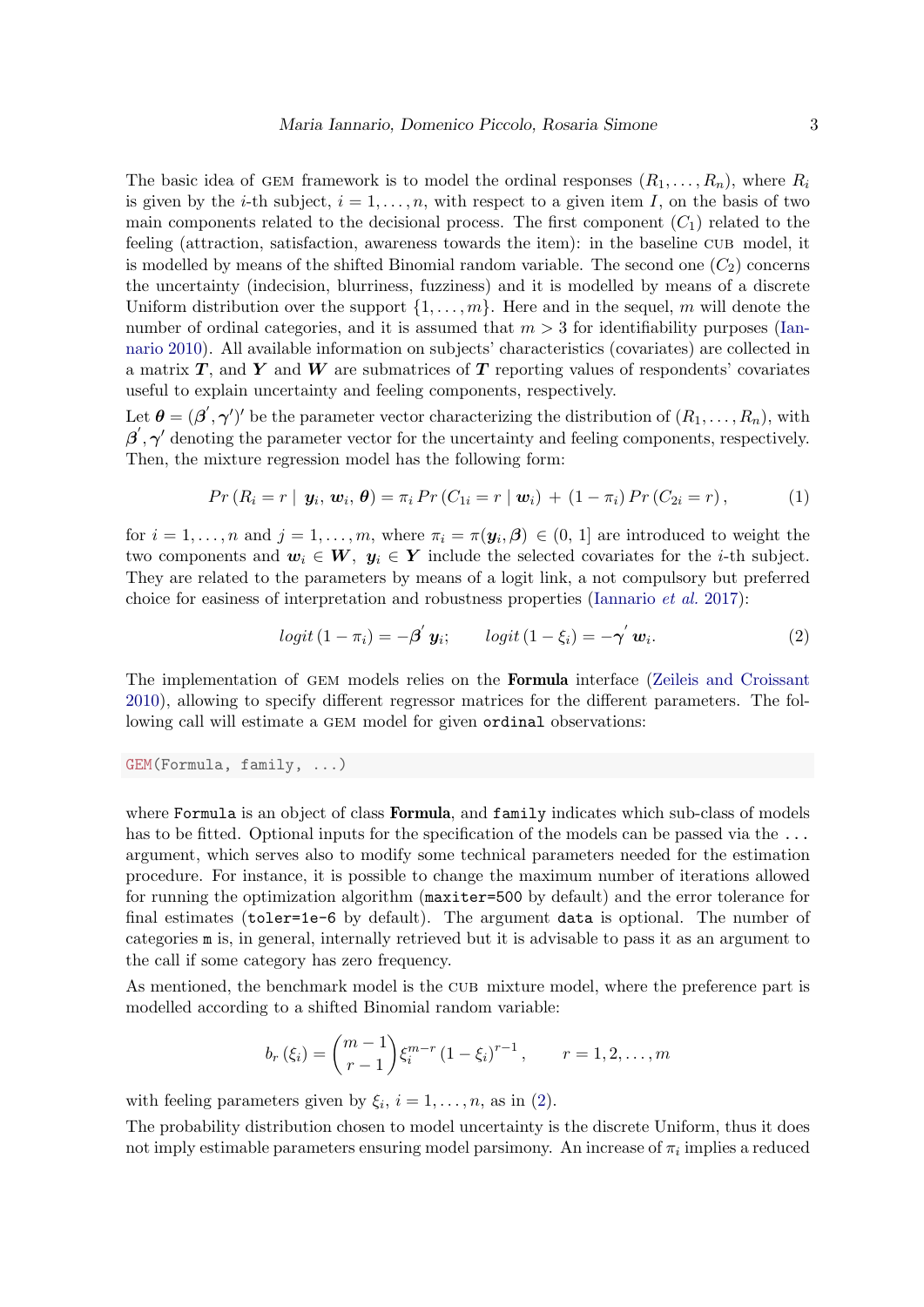impact of the uncertainty component; thus, the quantity  $(1 - \pi_i)$  is a (normalized) measure of the uncertainty implied by the model. Alternative subjective choices of distributions for this latent component are proposed and motivated in [Gottard](#page-33-12) et al. [\(2016\)](#page-33-12).

In the simplest version, the GEM model works on the ratings given to a single item and provides a global measure of feeling and uncertainty for the whole population under study by letting  $\pi_i = \pi$  and  $\xi_i = \xi$ , that is, by considering no knowledge about subjects' characteristics. The corresponding probability distribution can be computed via probcub00(m, pai, csi).

Other extensions which are implemented within package CUB concern the ability to take into account the presence of inflated categories and the overdispersion effect.

## 2.1. Inflated CUB models

Inflated cub models imply the presence of a shelter effect [\(Iannario](#page-33-3) [2012a\)](#page-33-3) located at category  $s \in \{1, \ldots, m\}.$ 

CUB models are thus extended with the introduction of a degenerate random variable  $D_r^{(s)} =$  $I(R = s)$ , whose probability mass is concentrated at  $r = s$ , as a third component in (1). The function returns the estimation of parameters related both to the specification:

<span id="page-3-1"></span><span id="page-3-0"></span>
$$
Pr(R = r | \boldsymbol{\theta}) = \pi_1 b_r(\xi) + \pi_2 \frac{1}{m} + (1 - \pi_1 - \pi_2) D_r^{(s)}, \qquad (3)
$$

and to the alternative formulation:

$$
Pr(R = r | \boldsymbol{\theta}) = \delta \left[ D_r^{(s)} \right] + (1 - \delta) \left[ \pi^* b_r(\xi) + (1 - \pi^*) \frac{1}{m} \right], \ r = 1, 2, \dots, m. \tag{4}
$$

They are equivalent specifications since:

$$
\begin{cases} \pi_1 = \pi^*(1 - \delta) \\ \pi_2 = (1 - \pi^*)(1 - \delta) \end{cases} \Longleftrightarrow \begin{cases} \pi^* = \frac{\pi_1}{\pi_1 + \pi_2} \\ \delta = 1 - \pi_1 - \pi_2. \end{cases}
$$

The corresponding probability distributions can be computed via probcubshe1(m, pai1, pai2, csi, shelter) for  $(3)$  and probcubshe2(m, pai, csi, delta, shelter) for  $(4)$ , respectively.

For the parameterization [\(4\)](#page-3-1), the estimable parameter vector is  $\boldsymbol{\theta} = (\pi^*, \xi, \delta)'$ ; thus it is immediate to quantify the *shelter effect* by means of the parameter  $\delta$ . Moreover, the modification of the uncertainty component so induced is evaluated by comparing the  $\pi$  parameter in model [\(1\)](#page-2-1) with  $\pi_1$  in model [\(3\)](#page-3-0). A further specification of the *shelter effect* adheres to the so-called *satisficing behaviour*, impletemented via probcubshe3(m, lambda, eta, csi, shelter). Covariates in the model can be specified for all parameters by considering generalized cub models (gecub ) [\(Iannario and Piccolo](#page-34-13) [2016b\)](#page-34-13).

The examination of real phenomena where responses are affected by an uncertainty level close to the maximum and with inflation in just one category suggested the introduction of cush models (Combination of a Uniform distribution and a  $SH$ elter component) [\(Capecchi](#page-32-2) et al. [2015;](#page-32-2) [Capecchi and Piccolo](#page-32-3) [2016;](#page-32-3) [Capecchi and Iannario](#page-32-4) [2016\)](#page-32-4), whose distribution is especially useful in dealing with sample surveys affected by large heterogeneity (several examples are observed in the analysis of activities for leisure times, see the discussion below). In other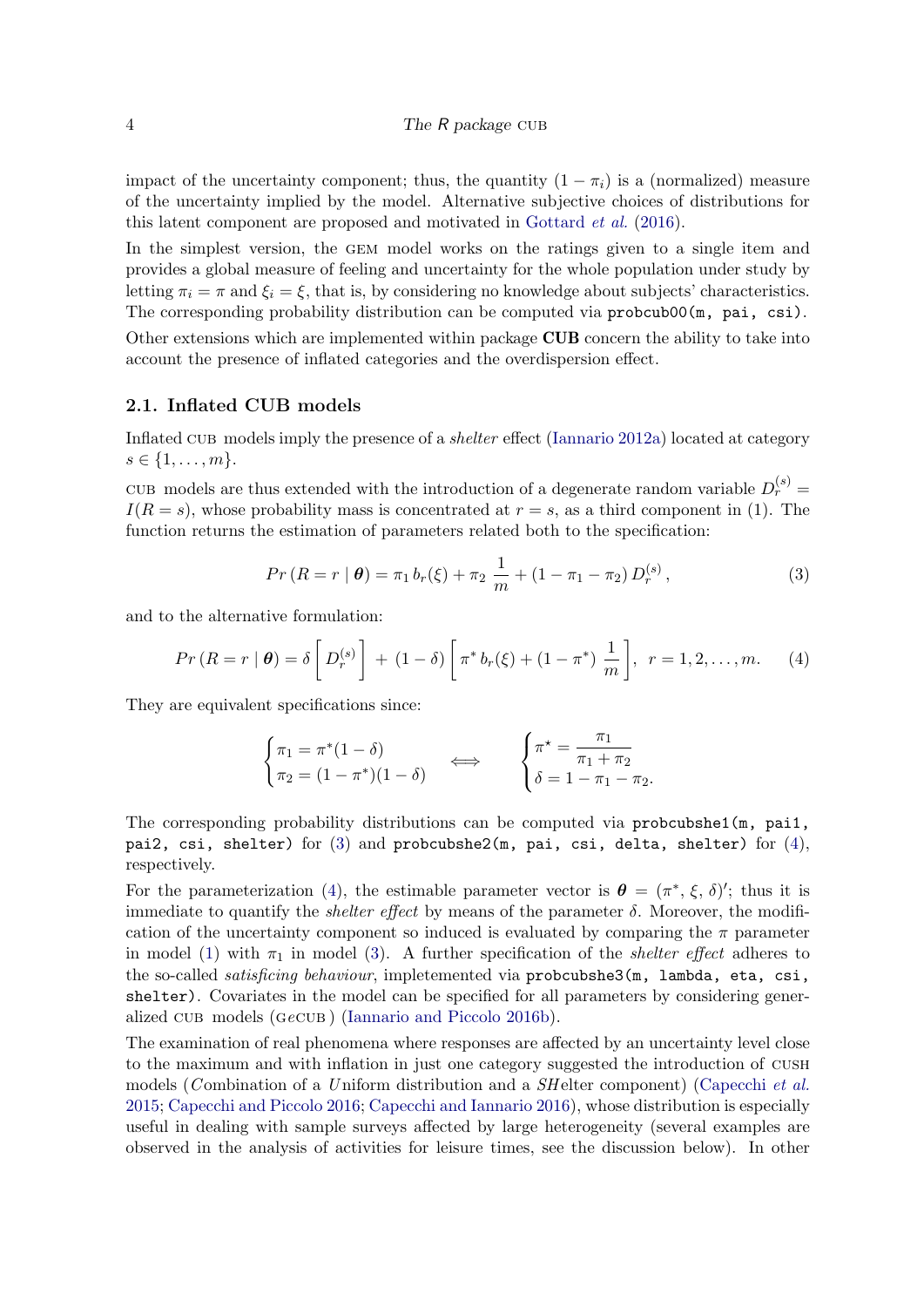words, CUSH models are nested into GeCUB ones when the shifted Binomial component tends to have zero weight [\(Capecchi and Iannario](#page-32-4) [2016\)](#page-32-4): indeed, the distribution without covariates may be obtained by [\(4\)](#page-3-1) when  $\pi^* = 0$ . The routine probcush (m, delta, shelter) computes the corresponding probability distribution:

$$
Pr(R = r | \boldsymbol{\theta}) = \delta D_r^{(s)} + (1 - \delta) \frac{1}{m}, \quad r = 1, 2, ..., m,
$$
 (5)

where  $\theta = \delta$ , the weight of the *shelter effect*. If **X** is a submatrix of **T** specifying the observations on selected covariates for explaining the *shelter effect*, then the link:  $logit(\delta_i)$  $\omega' x_i, i = 1, \ldots, n$ , will specify parameters for each respondent profile (here,  $\omega'$  includes an intercept term).

#### 2.2. Overdispersion

cub models are not suitable to account for a possible extra-variability among responses, since location and variability of a Binomial random variable are jointly and severely constrained. Thus, a parsimonious extension has been proposed by introducing cube models [\(Iannario](#page-34-7) [2014,](#page-34-7) [2015\)](#page-34-1). Here, the shifted Binomial distribution for  $Pr(C_{1i} = r)$  is replaced by a shifted Beta-Binomial distribution  $g_r(\xi, \phi)$  over the support  $\{1, \ldots, m\}$ :

$$
g_r(\xi,\phi) = {m-1 \choose r-1} \frac{\prod_{k=1}^r (1-\xi+\phi(k-1)) \prod_{k=1}^{m-r+1} (\xi+\phi(r-1))}{(1-\xi+\phi(r-1))(\xi+\phi(m-r)) \prod_{k=1}^{m-1} (1+\phi(k-1))}, \ r = 1,2,\ldots,m,
$$
\n(6)

(see betar()). Thus, the probability distribution of a cube model -computed by probcube(m, pai, csi, phi)- is given by:

$$
Pr(R = r | \boldsymbol{\theta}) = \pi g_r(\xi, \phi) + (1 - \pi) \frac{1}{m} \qquad r = 1, 2, ..., m. \tag{7}
$$

The additional parameter  $\phi$  which characterizes the distribution is a direct measure of overdis-persion [\(Iannario](#page-34-14) [2016\)](#page-34-14). When  $\phi = 0$ , a CUBE model reduces to a CUB one; thus, the latter is nested into the first one: this implies that the improvement of the fit of CUBE over CUB models for given data can be easily established by likelihood ratio tests.

Covariates may be introduced for explaining all the three parameters or only the feeling component of the cube mixture [\(Piccolo](#page-35-11) [2015\)](#page-35-11). The logarithmic link is customarily used for the overdispersion parameter:  $\log(\phi_i) = \alpha' z_i$  where  $z_i \in Z$ , and Z is a submatrix of T  $(\alpha'$  includes an intercept term). Feeling and uncertainty components are related to subjects' characteristics as in [\(2\)](#page-2-0).

It has been remarked [\(Iannario](#page-34-0) [2012b\)](#page-34-0) that CUBE models with:

$$
\pi = 1; \qquad \xi = \frac{(m-1)\theta}{1 + m(\theta - 2)}; \qquad \phi = \frac{1 - \theta}{1 + \theta(m - 2)}, \tag{8}
$$

correspond to IHG models [\(D'Elia](#page-33-13) [2003\)](#page-33-13) with  $\theta \in [0, 1]$ , where IHG stands for Inverse Hypergeometric distribution. These models arise from unimodal extreme-feeling distributions with no uncertainty. In this case, for the *i*-th respondent, a parameter  $\theta_i$  characterizes the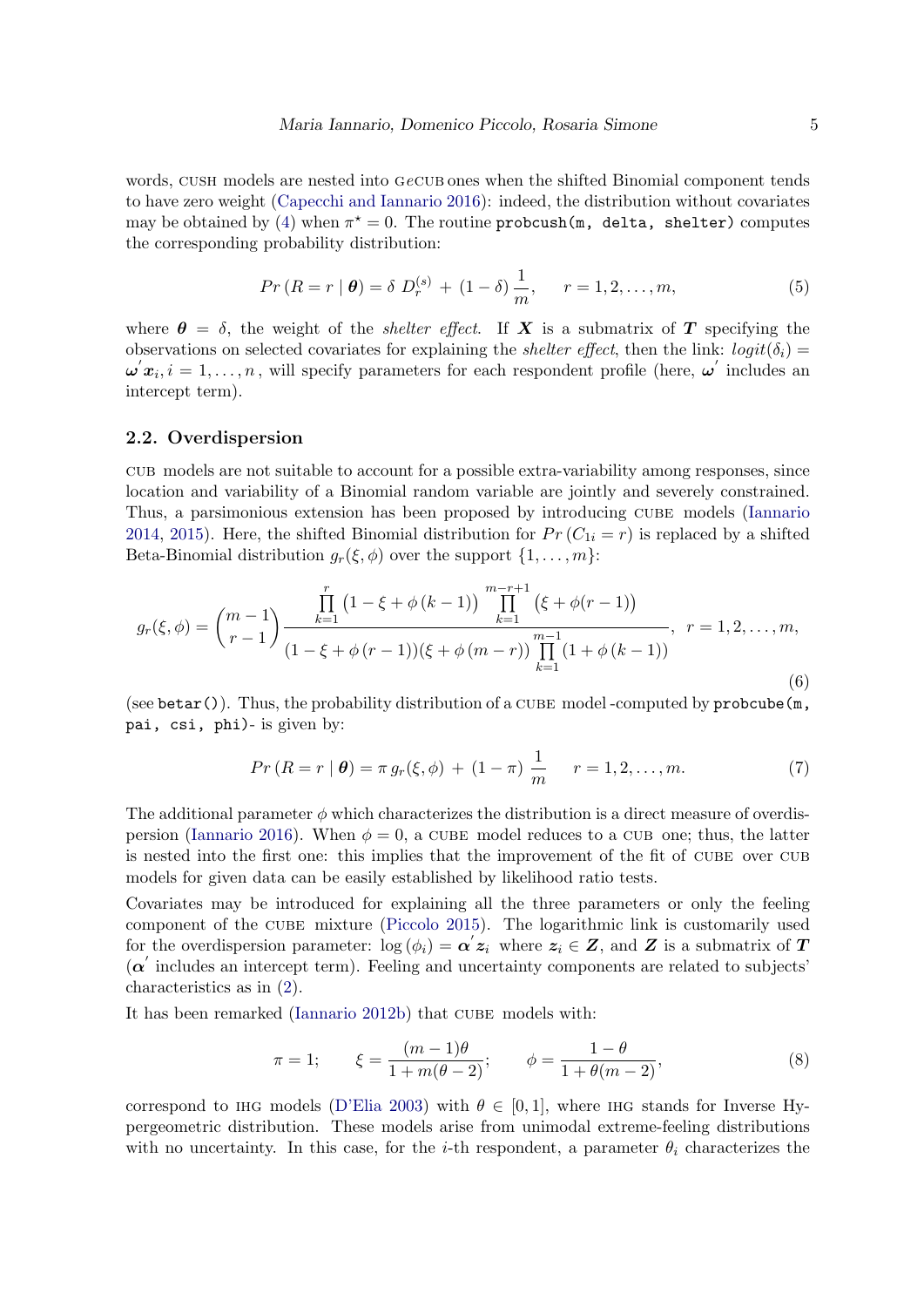model and gives the probability of observing a rating corresponding to the first/last category: therefore,  $\theta_i$  is a direct measure of preference, attraction, pleasantness towards the investigated item. The routine probihg(m, theta) computes the ihg probability distribution over m categories:

$$
Pr(R = r | \gamma) = \theta(1 - \theta)^{r-1} \frac{m-1}{m} \prod_{l=1}^{r} \frac{m-l+1}{m-l+\theta(l-1)} \qquad r = 1, ..., m.
$$

Also for this sub-class of models, it is possible to study response patterns among respondents by including subjects' covariates to explain the preference parameter  $\theta_i$ ,  $i = 1, \ldots, n$ , via a logit link:  $logit(\theta_i) = \nu^{'} \boldsymbol{u}_i$ , where  $\boldsymbol{u}_i \in \boldsymbol{U}$  and  $\boldsymbol{U}$  is a submatrix of  $\boldsymbol{T}$  ( $\nu^{'}$  includes an intercept term).

After this self-contained overview of the statistical methodology grounded on gem models, next section provides guidelines for the main calls to fit gem models on given data when using package CUB.

## 2.3. Main calls

As already specified, the baseline GEM model is the CUB distribution. To fit a CUB model to given ordinal data arranged in a vector ordinal, the most general call to run is:

GEM(Formula(ordinal~Y|W|X), family="cub", ...)

where Y, W, X indicate the model matrices of explanatory variables for uncertainty, feeling and possible shelter components, respectively. If, for all components, no covariate is included in the model, then Y=0, W=0, X=0 need to be specified. For instance

```
GEM(Formula(ordinal~0|0|0), family="cub")
```
fits a CUB model with no covariates for given ordinal data. Then,

```
GEM(Formula(ordinal~Y|0|0), family="cub")
```
considers only the covariate matrix Y to explain the uncertainty component. Similarly,

GEM(Formula(ordinal~0|W|0), family="cub")

includes the covariate matrix W to explain only the feeling component, whereas:

```
GEM(Formula(ordinal~Y|W|0), family="cub")
```
specifies a CUB model with covariates for both components.

To test for a *shelter effect*, it is possible to implement either a CUB model without covariates by specifying the value of the *shelter*  $s$  in the main call to  $GEM$ ):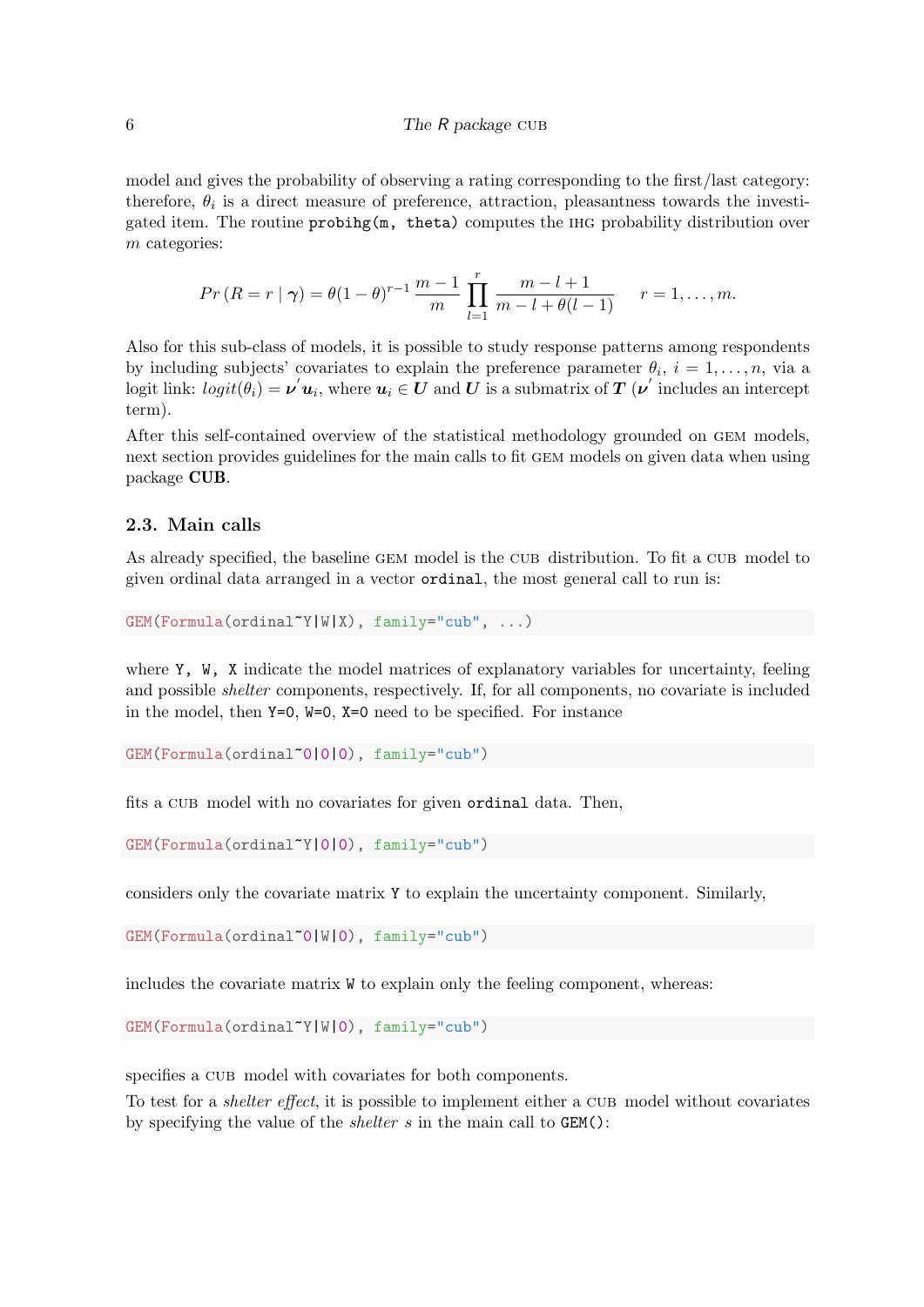```
GEM(Formula(ordinal~0|0|0), family="cub", shelter=s)
```
or to implement the more comprehensive specification concerning GeCUB models:

GEM(Formula(ordinal~Y|W|X), family="cub", shelter=s)

cush models can be fitted by the main function GEM(), optionally with the specification of covariates, by specifying family argument to "cush":

```
GEM(Formula(ordinal<sup>*</sup>0), family="cush", shelter = s) # without covariates
GEM(Formula(ordinal<sup>*</sup>X), family="cusk1"), shellter = s) # with covariates
```
If Y, W and Z are matrices of values of selected covariates for explaining uncertainty, feeling and overdispersion, respectively, CUBE models can be estimated via:

```
GEM(Formula(ordinal^0|0|0), family="cube") # without covariates
GEM(Formula(ordinal<sup>*</sup>0|W|0), family="cube") # with covariates for feeling
GEM(Formula(ordinal^{\sim}Y|W|Z), family="cube") # with covariates for all param-
eters
```
For CUBE model with no covariates, the default option expinform = FALSE implies that the variance-covariance matrix of estimates is based on the observed information matrix. If expinform = TRUE is added as an extra argument, the procedure considers the expected information matrix instead. Note that the fitting procedure for cube models with covariates for all components might be particularly slow: hence, in the first runs, we tentatively suggest to lower the tolerance and the maximum number of iterations allowed for the optimization algorithm by specifying maxiter and toler arguments in the function call (for instance, maxiter=50, toler=1e-3). Alternatively, one might estimate a random sub-sample of data and adopt the resulting estimates as preliminary values for a gem fit to the whole data.

Finally, estimation of ihg models is implemented via:

```
GEM(Formula(ordinal~0),family="ihg") # without covariates
GEM(Formula(ordinal<sup>*</sup>U), family="ing") # with covariates
```
Every call to the main GEM creates an object of the class "GEM" -to which the subclass specified by the family argument is appended. Next sections provide details on inferential issues for gem models, and the corresponding implemented S3 methods.

## 3. Implementation and inference in CUB

Package CUB fits the models presented in Section [2](#page-1-0) using Maximum Likelihood (ML) estimation as performed by classical EM procedures [\(McLachlan and Krishnan](#page-35-12) [1997\)](#page-35-12). For every unspecified detail about gem models, see [Iannario and Piccolo](#page-34-3) [\(2016a\)](#page-34-3). Further, details about the EM steps for CUB models can be found in [Piccolo](#page-35-13) [\(2006\)](#page-35-13), for CUBE models in [Iannario](#page-34-7) [\(2014\)](#page-34-7); [Piccolo](#page-35-11) [\(2015\)](#page-35-11), and for gecub models in [Iannario and Piccolo](#page-34-13) [\(2016b\)](#page-34-13). For cush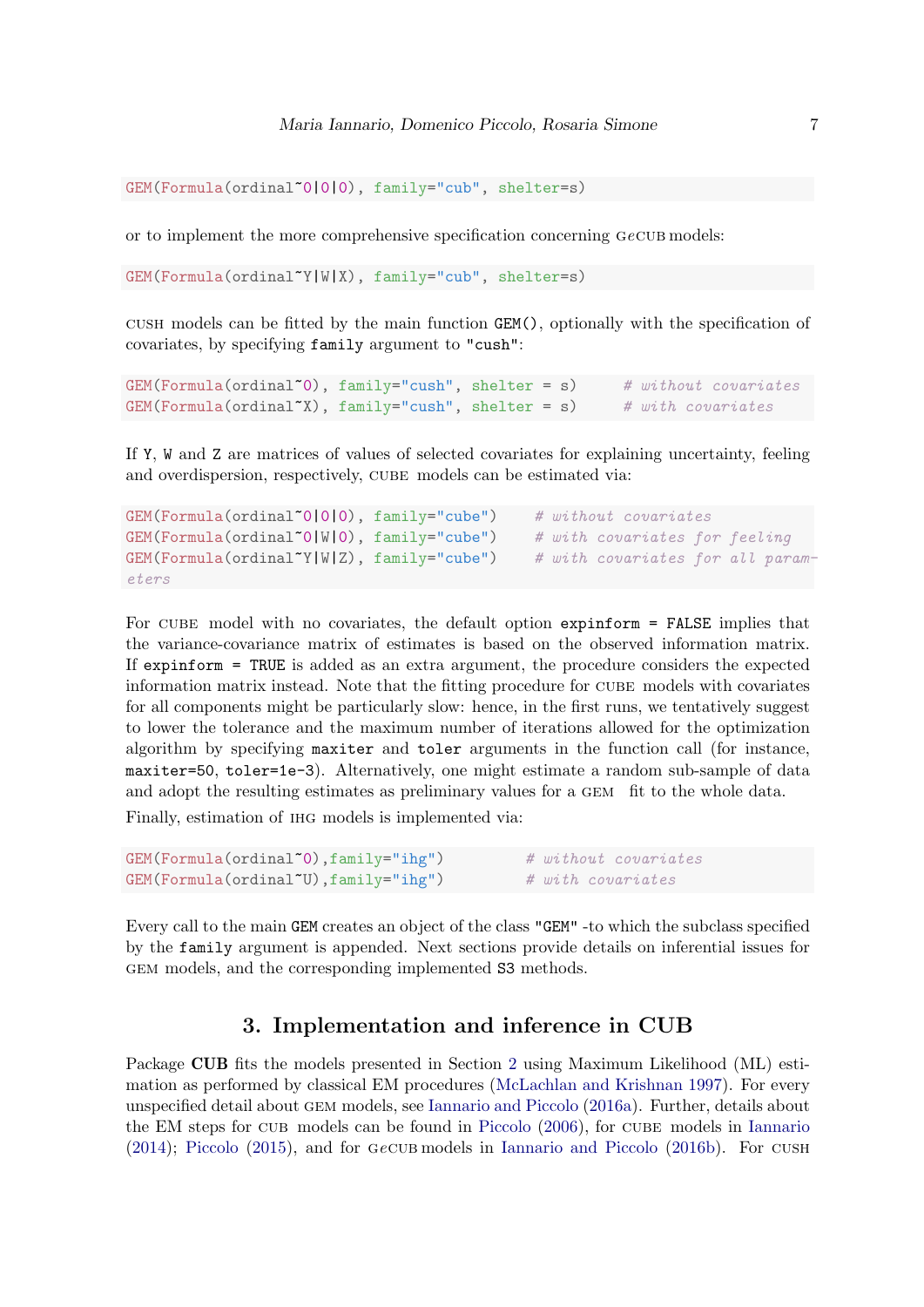models, the reader is referred to [Capecchi and Piccolo](#page-32-3) [\(2016\)](#page-32-3) for a full discussion, whereas for ihg see [D'Elia](#page-33-13) [\(2003\)](#page-33-13).

#### 3.1. Method implementation

For an object of class "GEM", storing the information of the fitting procedure of a gem model to given data, the standard S3 method logLik() applies to return the maximized log-likelihood at the final ML estimates. Thus, in the baseline version of a gem model, parameters are estimated by maximizing the log-likelihood:

$$
\ell(\boldsymbol{\theta}) = \sum_{i}^{n} \log \left[ Pr(R_{i} = r \mid \boldsymbol{y}_{i}, \boldsymbol{w}_{i}, \boldsymbol{\theta}) \right].
$$

The optimization procedure is run via the function  $\text{optim}()$ , except for CUB models without covariates (for which the EM steps are directly implemented: [D'Elia and Piccolo](#page-33-2) [\(2005\)](#page-33-2)) and for cush models without covariates (for which the ML estimate of the shelter parameter can be straightforwardly computed, see [Capecchi and Piccolo](#page-32-3) [\(2016\)](#page-32-3)). Whenever bounds on parameter estimates have to be required, the box-constrained option for optim() is selected, and it considers a restriction of the admissible range of the parameter space: in this case, method = "L-BFGS-B" is selected for multidimensional optimization problems (with finite difference approximation selected with the option  $gr = NULL$ , while method = "Brent" is selected for the unidimensional optimization problem when ihg models with no covariate are fitted. In all other cases, the default Nelder-Mead method is selected.

In addition, for given ordinal data and model-specific parameters, log-likelihood values can be computed via the following main calls (the default option is that neither covariate nor *shelter* effect are included):

```
llCUB <- loglikCUB(ordinal,m,param,Y=Y,W=W,X=X,shelter=s)
llCUBE <- loglikCUBE(ordinal,m,param,Y=Y,W=W,Z=Z)
llIHG <- loglikIHG(ordinal,m,param,U=U)
llCUSH <- loglikCUSH(ordinal,m,param,X=X,shelter=s)
```
The vector param lists the parameters for the specified model, with the uncertainty parameters always specified first, followed by the feeling ones and, last, by the overdispersion or shelter parameters when considering CUBE or CUB models with *shelter effect*, respectively. For IHG and cush models, param is a one-dimensional vector when no covariates are considered, otherwise it lists all the regression coefficients for the preference and the *shelter* parameter, respectively. When covariates are included in the model, the first component of the corresponding (sub)vector is the intercept term (not to be included in the matrix), followed by as many parameters as the number of covariates used to explain the given component.

The variance-covariance matrix of final ML estimates for a fitted model can be retrived by applying the standard S3 method vcov() to an object of class GEM. For testing ihg models with or without covariates, for CUSH models with covariates as well as for CUBE models with covariates for all the three parameters, the option hessian = TRUE is selected when calling optim() to return a numerically differentiated Hessian matrix at the final estimates. For the other models, the code implements specific inferential results, as the explicit formulae of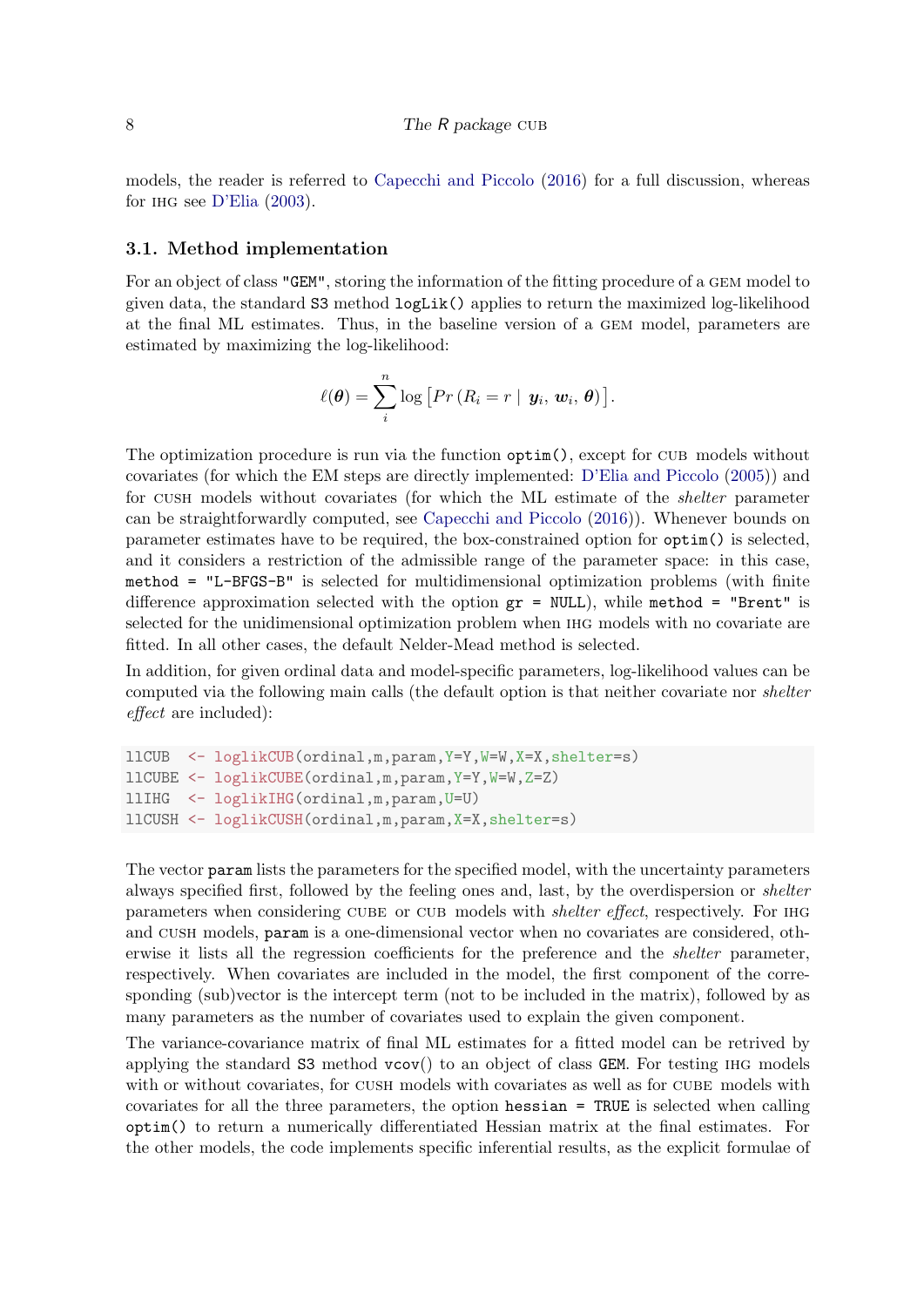the observed and expected variance-covariance matrices [\(Piccolo](#page-35-13) [2006,](#page-35-13) [2015;](#page-35-11) [Iannario](#page-33-3) [2012a,](#page-33-3) [2014\)](#page-34-7).

To compute the (observed) variance-covariance matrix corresponding to given ordinal data and model-specific parameters (for CUB and CUBE models), the following functions are available:

```
varCUB \leq varmatCUB(ordinal, m, param, Y = Ycovar, W = Wcovar, X = Xcovar,
                    shelter = shelter)
```

```
varCUBE <- varmatCUBE(ordinal, m, param, Y = Ycovar, W = Wcovar, Z = Zcovar,
                        expinform = FALSE)
```
No covariate is considered neither for varmatCUB() nor for varmatCUBE() by default. In addition, default options for varmatCUB do not consider *shelter effect*. For varmatCUBE $()$ , the default option expinform = FALSE provides the variance-covariance matrix based on the observed information matrix. Setting expinform = TRUE, the variance-covariance matrix will be based on the expected information matrix instead (as advisable when running simulation studies).

Other standard S3 methods implemented for GEM objects include:

- coef() to retrieve final parameter estimates;
- logLik() to obtain the maximized log-likelihood at the final ML estimates;
- BIC() to compute the BIC index of the fitted model (in order to compare non-nested models [\(Schwarz](#page-35-14) [1978\)](#page-35-14));
- fitted() to display fitted probability distibution.
- summary() to display summary results of the fitting procedures:
	- 1. ML parameter estimates of the fitted model, asymptotic standard errors and Waldtests (based on the asymptotic variance-covariance matrix as returned by vcov());
	- 2. For testing purposes, a list of likelihood-based measures (Log-likelihood, Mean Loglikelihood, and for models without covariates also Log-likelihood of the saturated model, Deviance, Log-likelihood of the Uniform and shifted Binomial).
	- 3. BIC, AIC [\(Akaike](#page-31-3) [1974\)](#page-31-3) and ICOMP [\(Bodzogan](#page-32-5) [1990\)](#page-32-5) measures for the fitted model, in order to compare non-nested models.

Every call to the main function GEM() stores the following slots to record some further fitting information:

- \$time: the time employed for the estimation procedure;
- \$niter: the number of iterations required to the EM algorithm for convergence within the fixed tolerance.
- \$formula: to retrieve the Formula object given as input.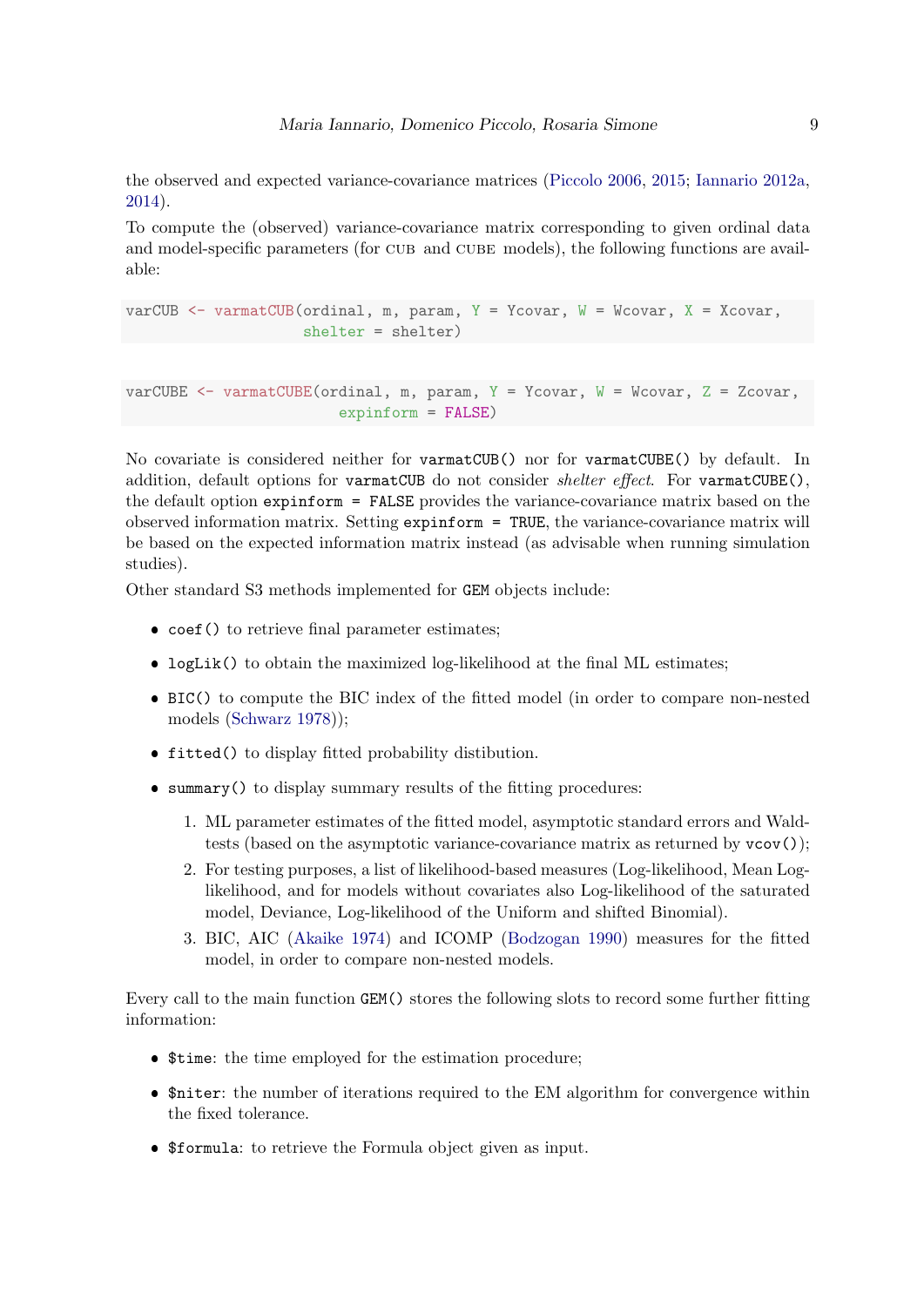Parameter correlation matrix corresponding to an object of class GEM can be computed via cormat(), or printed out by specifying correlation=TRUE when calling summary().

Table [1](#page-10-0) summarizes the main calls to function GEM to fit the different models. Possible extra arguments to include in the call will be further illustrated and discussed along with the examples.

## 3.2. Plot facilities

One of the advantageous features of gem models is that they allow for easy interpretation of parameters. This is especially convincing for models with no covariates or for (at most) one dichotomous variable, a case for effective graphical devices.

For an object of class GEM, the generic function makeplot(object) will return a plot which compares fitted probabilities and observed relative frequencies. Moreover, for cub models, given the one-to-one correspondence between the probability distribution of  $R$  and the parameter vector  $\boldsymbol{\theta} = (\pi, \xi)'$ , a relevant feature of the approach is the possibility to visualize a cub model as a point in the parameter space, that is the unit square. To this scope, the user is referred to functions cubvisual(), multicub() and cubshevisual(). Similar features are performed by cubevisual() and multicube() for CUBE models.

Other instances of graphical analysis will be shown along with discussion of empirical evidence in Section [4.](#page-9-0)

# 4. Package CUB in use

<span id="page-9-0"></span>Some basics routines that can help in the comprehension of cub models and their extensions are presented. The following code produces Figure [4.1,](#page-11-0) in which the plots of cube probability mass functions for varying parameters are shown, as in [Iannario](#page-34-1) [\(2015\)](#page-34-1). Figure [4.1](#page-11-0) displays also the expectation and the variance of the given CUBE distributions, computed via expcube() and varcube(), respectively. Similar functions for cub models are expcub00() and varcub00().

```
###########################################################################
### Selection of 9 CUBE models with csi = 0.3 over 9 ordinal categories ***
###########################################################################
m <- 9; csi <- 0.3
########### varying pai and phi parameters
paival \leftarrow seq(0.9, 0.1, by = -0.1)phival < -rep(c(0.05, 0.1, 0.3), times=3)model<-cbind(paival,phival); nmodels<-nrow(model)
##########################################
par(mfrow = c(3,3))par(max = c(2,4,3,1)+0.1)### Probability distribution plots for jmod=1,2,...,9
for (jmod in 1:nmodels){
  paij<-model[jmod, 1]
        phij<-model[jmod, 2]
```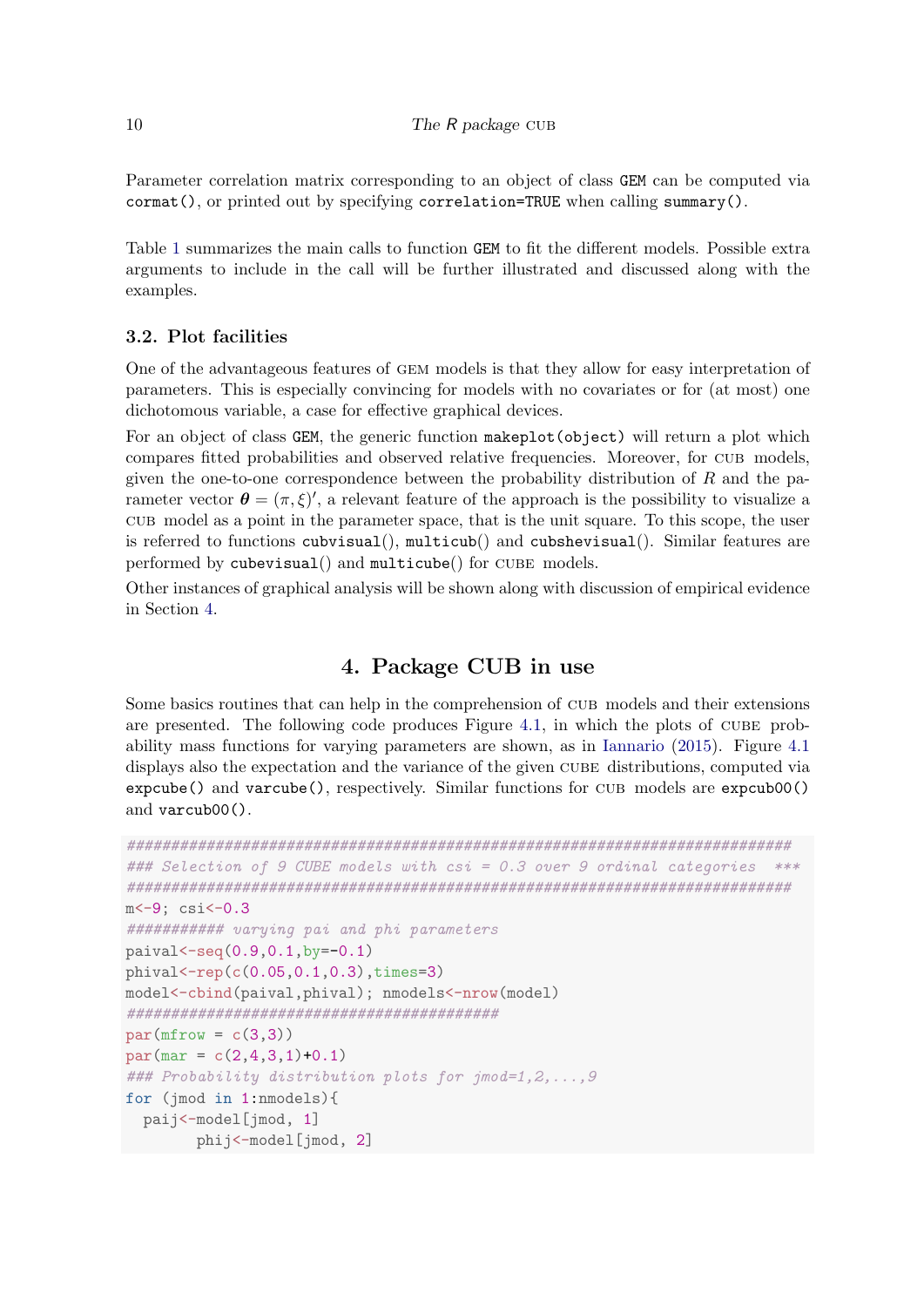<span id="page-10-0"></span>

| Model                                                                   | ತ                                                                            |
|-------------------------------------------------------------------------|------------------------------------------------------------------------------|
|                                                                         | <b>CUB</b> models                                                            |
| with no covariates                                                      | $\tt GEM(Formula (ordin a1^o0 0 0)$ , family="cub")                          |
| with no covariates and shelter effect                                   | $\tt GEM(Formula (ordina1^c0 0 0)$ , $\tt fani1y="cub"$ , shelter=shelter,   |
| inty<br>with covariate matrix Y for uncertain                           | $\tt GEM(Formula(ordinaYY 0 0), family="cub")$                               |
| with covariate matrix W for feeling                                     | $GEM(Formula (ordinal ~O W O)$ , $fami1y="'cub'')$                           |
| uncertainty and feeling<br>with covariate matrices Y and W for          | $GEM(Formula(ordina1"Y W 0), fami1y="'cul'')$                                |
| uncertainty, feeling and<br>with covariate matrices $Y$ , $W$ , $X$ for | $\tt GEM(Formula (ordinal "Y W X)$ , family="cub")                           |
| shelter effect                                                          |                                                                              |
|                                                                         | <b>CUBE</b> models                                                           |
| with no covariates                                                      | $\tt GEM(Formula (ordinal ~01010), fami1 y=" "cube")$                        |
| with covariate matrix W for feeling                                     | $\tt GEM(Formula (ordinal ~ 0 ~  W  0)$ , family="cube")                     |
| uncertainty, feeling and<br>with covariate matrices Y,W and Z for       | GEM(Formula(ordinal~Y W Z),family="cube")                                    |
| overdispersion                                                          |                                                                              |
| CUSH                                                                    | models                                                                       |
| with no covariates                                                      | $\tt GEN(Formula (ordina1^0), fami1y="ralsn"cush", she1ter=she1ter)$         |
| with covariate matrix X for shelter effect                              | $\tt GEN(Formula (ordina1^{\sim}X)$ , $\tt fani1y=$ "cush", shelter=shelter) |
|                                                                         | <b>IHG</b> models                                                            |
| with no covariates                                                      | $\tt{GEN(Formula (ordinal^c0), fami1y="ihg'').}$                             |
| with covariate matrix U for the preference parameter                    | GEM(Formula(ordinaT'U), fami1ye"ihg"                                         |
|                                                                         |                                                                              |

| ١                     |
|-----------------------|
| l<br>I                |
| $\frac{1}{2}$         |
| ı<br>$-150001$<br>I   |
| ¢                     |
| こうきょう こうきょう<br>۵<br>j |
| ł                     |
| l<br>Ï<br>I           |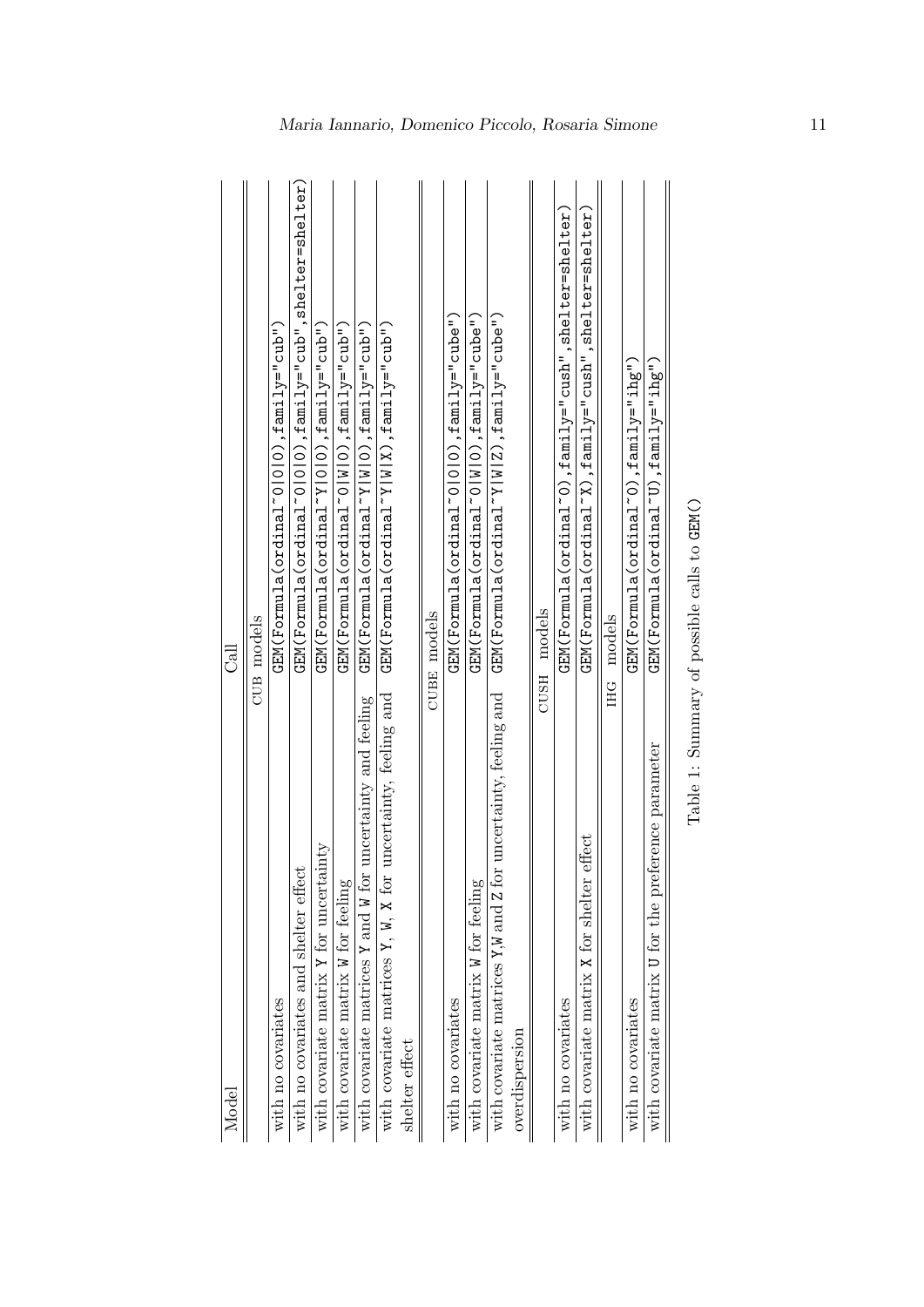```
prob<-probcube(m, paij, csi, phij)
       exp<-expcube(m, paij, csi, phij)
       var<-round(varcube(m, paij, csi, phij), digits = 2)
       plot(1:m, prob, type = "h", lwd = 3, ylim = c(0,0.4), xlab = "",
      ylab = "Pr(R=r)", las = 1)
       text(2.3, 0.38, bquote(pi == .(pai)), cex = 0.7)text(5, 0.38, bquote(xi == .(csi)), cex = 0.7)
  text(7.8, 0.38, bquote(phi == .(phij)), cex = 0.7)
  text(7, 0.285, bquote(sigma^2 == .(var)), cex = 0.7)
  text(3, 0.28, bquote(mu == .(exp)), cex = 0.7)
}
par(max = c(5,4,4,2)+0.1) ### reset standard margins
par(mfrow = c(1,1)) ### reset plot screen
```
<span id="page-11-0"></span>

Figure 4.1: Probability distributions of CUBE models.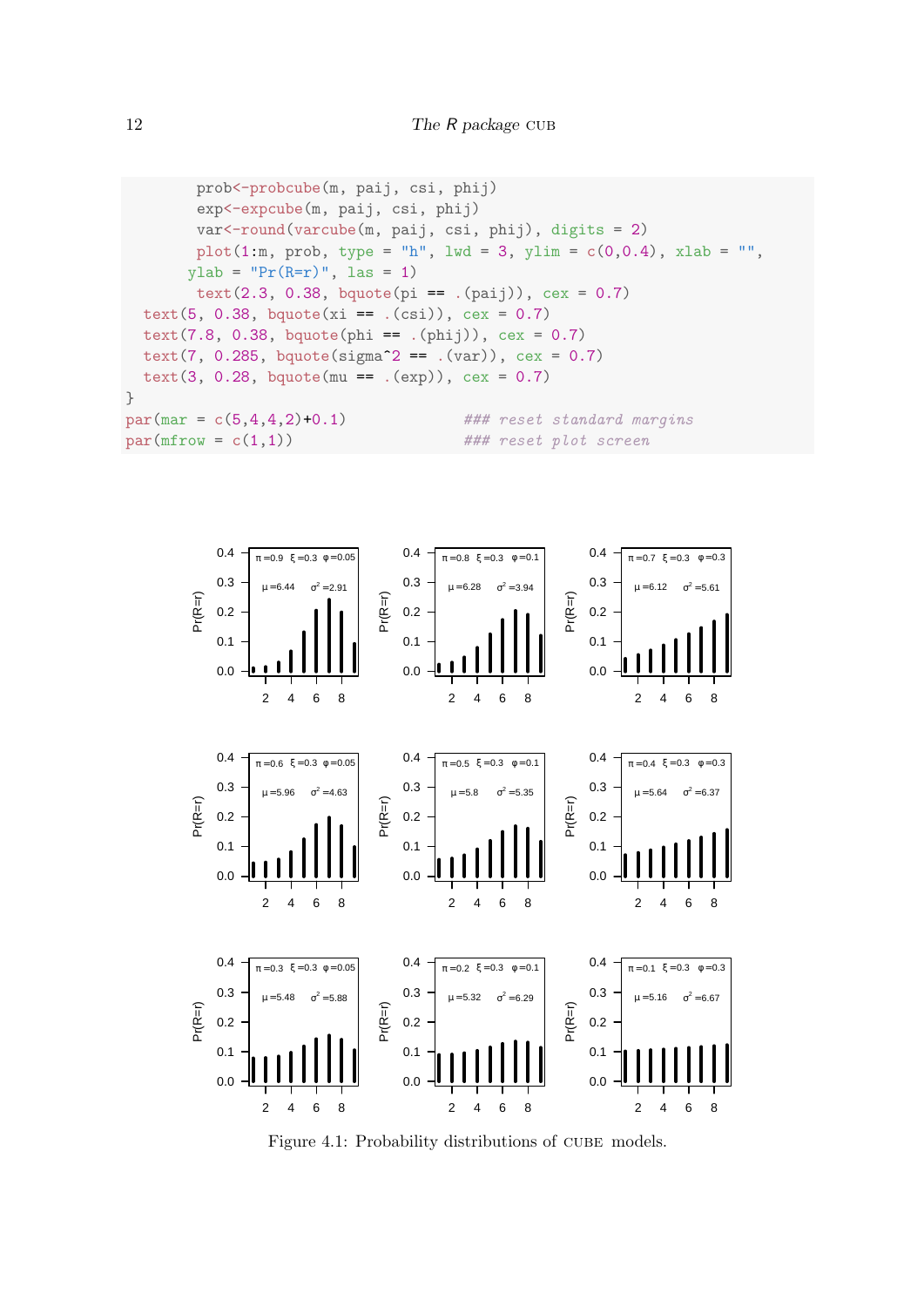In the following subsections we discuss the usage of package CUB by means of two real data sets, univer and relgoods, bundled within the package. Detailed descriptions, related sample experiment and further references can be found at [http://www.labstat.it/home/](http://www.labstat.it/home/research/resources/cub-data-sets-2/) [research/resources/cub-data-sets-2/](http://www.labstat.it/home/research/resources/cub-data-sets-2/).

#### 4.1. CUB models

Data set univer arises from a sample survey on students' evaluation of the Orientation services that has been administed across all the Faculties of University of Naples Federico II in five waves. Participants were asked to express their ratings on a 7 point Kikert-type scale  $(1 =$ "very unsatisfied",  $7 =$  "extremely satisfied") on the following items:

- informat: Level of satisfaction about the acquired information
- willingn: Level of satisfaction about the willingness of the staff
- officeho: Level of satisfaction about the opening hours
- competen: Level of satisfaction about the competence of the staff
- global: Level of global satisfaction

Data set collected in 2002 consists of 2179 observations: the first 7 columns correspond to subjects covariates (for instance, the dichotomous variable gender, equal to 0 for men and to 1 for women, and the continuous measurement age).

As a first step, we show how to visualize simultaneously the ordinal variables included in the data set univer by means of the function multicub(): it fits a CUB model to every ordinal variable. Then each model is represented as a point in the parameter space corresponding to the obtained ML uncertainty  $1 - \hat{\pi}$  and feeling  $1 - \hat{\xi}$  estimates: indeed, estimable parameters are  $\pi$  and  $\xi$ , but interpretation depends on the orientation of the measurement scale. If the evaluation is positive in the direction of the scale, then the actual measure of feeling is  $1 - \xi$ ; flag arguments csiplot and paiplot may be switched to TRUE if direct parameter visulization is preferred. Notice that multicub() allows for a comparative visual analysis of vectors of rating data, possibly with different lengths and also over different numbers of categories: for this reason, they are required to be stored in a list when calling multicub() and optionally a vector mvett can be set as input argument to specify the corresponding scale lengths. If only one ordinal variable is considered, then the same visual analysis is implemented via cubvisual().

```
data(univer)
listord<-univer[,8:12] # only ratings, excluding covariates
labels<-names(univer)[8:12]
multicub(listord, labels = labels,
        caption ="CUB models on Univer data set", pch = 19,
        pos = c(1, rep(3, ncol(listord)-1)),ylim=c(0.75,1),xlim=c(0,0.4))
```
From Figure [4.2,](#page-13-0) we may conclude that the highest feeling has been expressed for the willingness of the staff, the lowest for the scheduled office hours. However, since the latter item is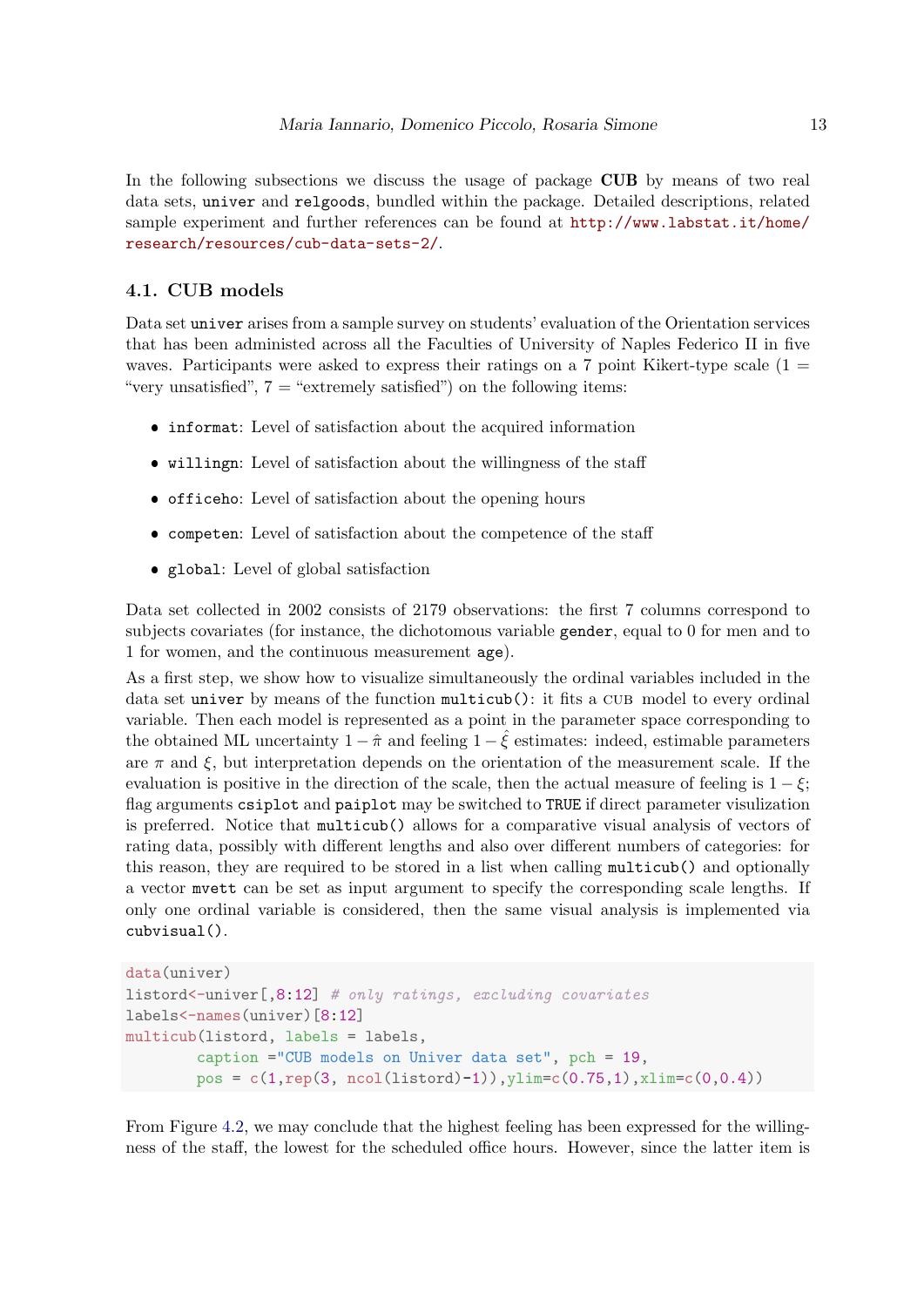<span id="page-13-0"></span>

## **CUB models**

Figure 4.2: CUB models without covariates for the items of univer  $(m = 7)$ .

affected by the highest uncertainty, it deserves further specification; thus, hereafter we focus on the item officeho.

```
## CUB model without covariates for "officeho"
cub_00<-GEM(Formula(officeho~0|0|0), family="cub",data=univer)
summary(cub_00,digits=5)
=======================================================================
  =====>>> CUB model <<<===== ML-estimates via E-M algorithm
  =======================================================================
m= 7 Sample size: n= 2179 Iterations= 28 Maxiter= 500
=======================================================================
Uncertainty
   Estimates StdErr Wald
pai 0.68019 0.019349 35.153
=======================================================================
```
Feeling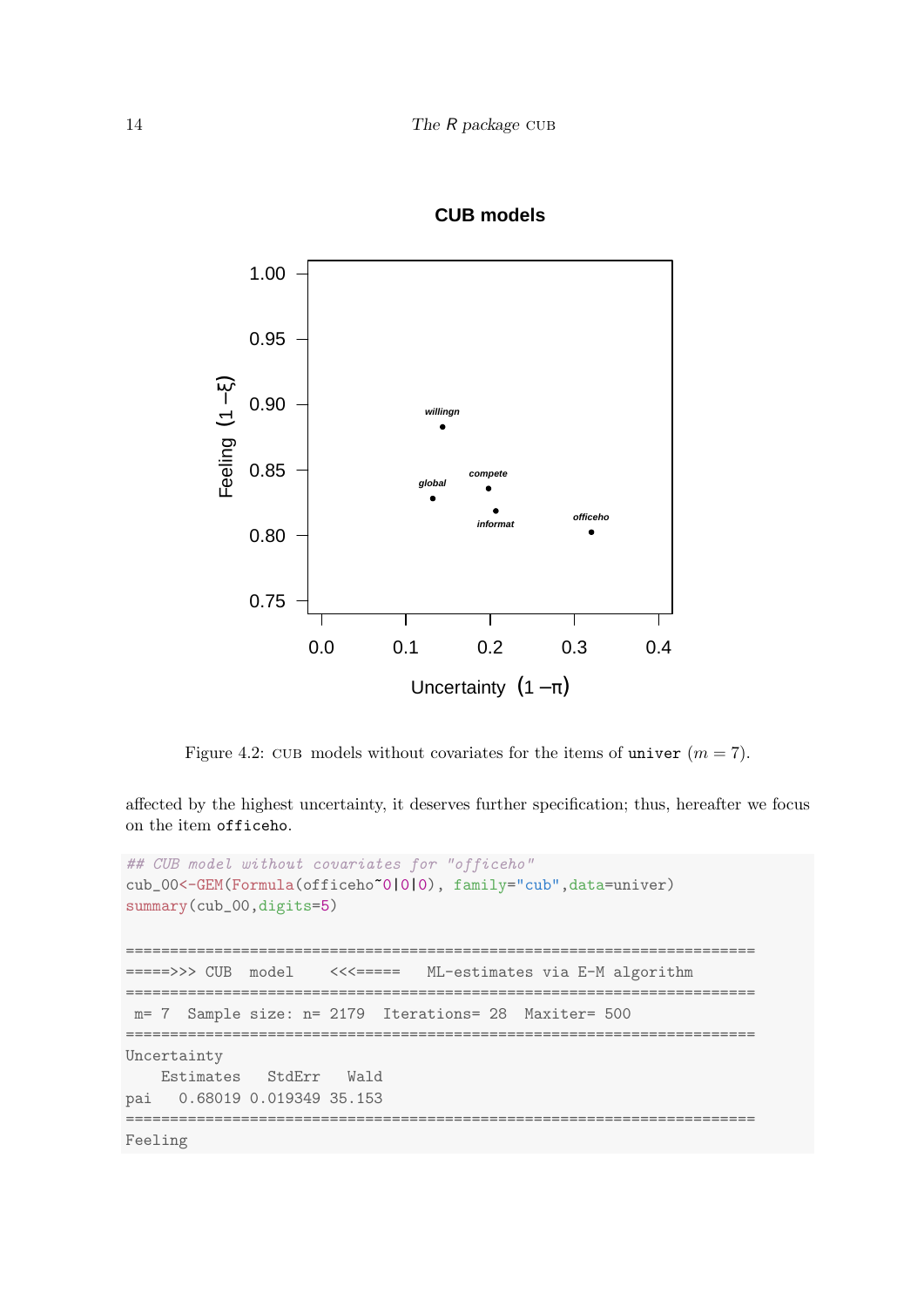```
Estimates StdErr Wald
csi 0.19714 0.0058822 33.515
=======================================================================
Log-1ik = -3759.917Mean Log-likelihood= -1.72552
Log-lik(UNIFORM) = -4240.138Log-lik(saturated) = -3706.922Deviance = 105.9914
-----------------------------------------------------------------------
AIC = 7523.834BIC = 7535.208ICOMP = 7521.135
=======================================================================
Elapsed time= 0.01 seconds =====>>> Sun Nov 25 13:16:07 2018
=======================================================================
```
The estimated CUB model is identified with uncertainty and feeling given by:

```
param<-coef(cub_00,digits=3)
param
pai 0.680
csi 0.197
uncertainty<-1-param[1]
uncertainty
[1] 0.32
feeling<-1-param[2]
feeling
[1] 0.803
```
The following call:

```
## CUB model without covariates
makeplot(cub_00)
```
provides a plot showing both the observed relative frequencies and the fitted probabilities, as in Figure [4.3](#page-17-0) (left panel).

Accurate initial values for parameters allow to reach convergence to the ML solutions in acceptable time [\(Iannario](#page-34-5)  $2012c$ ): in this regard, the EM algorithm for CUB models without covariates is initialized within GEM(Formula,family="cub") by means of inibest(m,freq),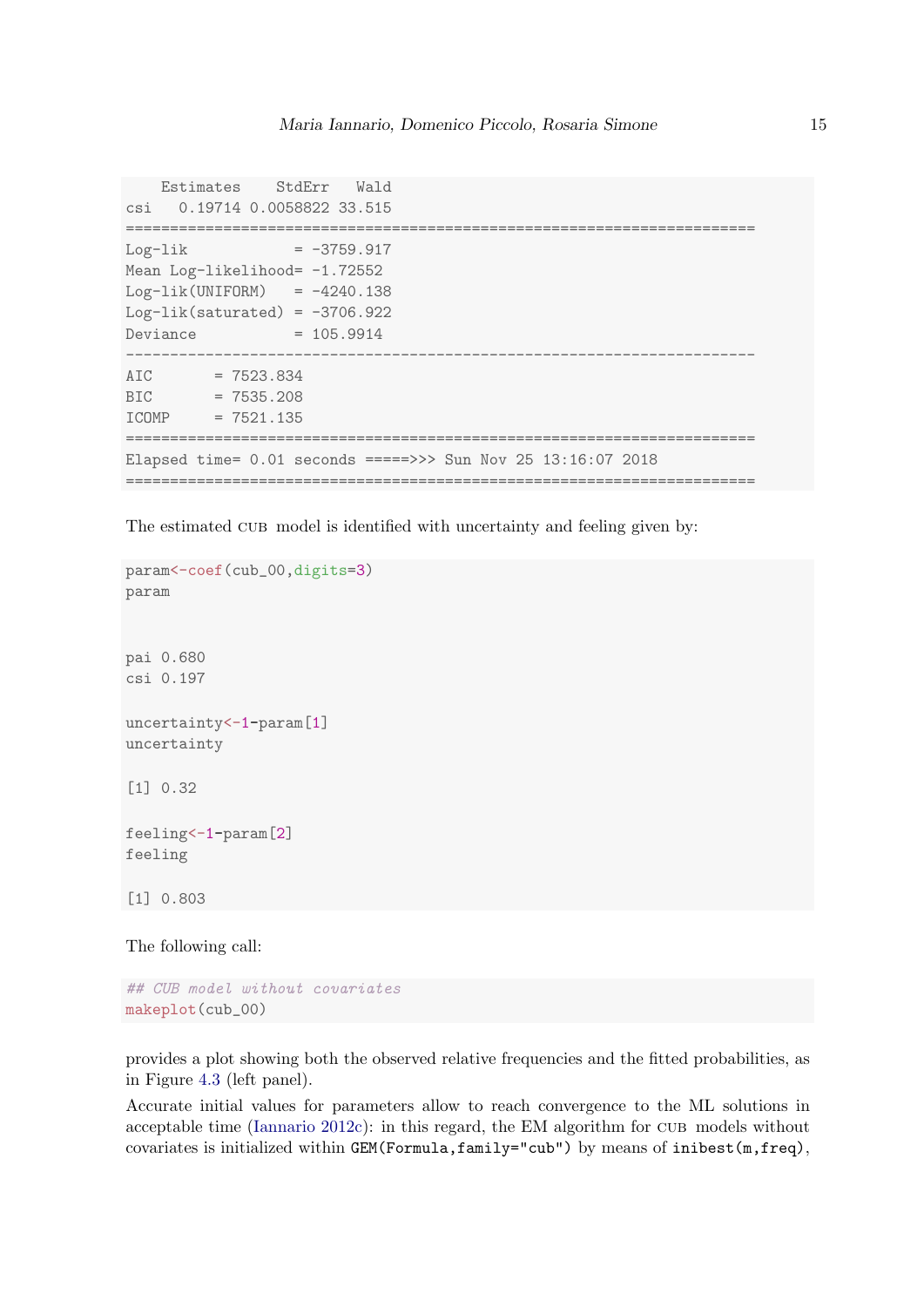a routine that returns preliminary parameter estimates of a cub model for a given frequency distribution:

```
data(univer)
freq<-tabulate(univer$officeho,nbins = 7)
\text{ini}\leftarrow\text{inibest}(\text{m}, \text{freq}) # preliminary estimates for c(\text{pai}, \text{csi})ini
pai 0.9415651
csi 0.2777778
```
Features of inibest(m,freq) can be exploited to obtain preliminary parameter estimates for any purpose. Similarly, inigrid() runs a grid search across the parameter space and it returns the parameter vectors corresponding to the maximum of log-likelihood on the given grid.

In order to improve the fit and interpretation of data, we introduce covariates in the model. Specifically, to explain the feeling component we consider the dichotomous covariate freqserv, indicating the usage frequency of the service with levels 0 and 1 for non-regular and regular users.

```
cub_csi<-GEM(Formula(officeho~0|freqserv|0), family="cub",data=univer)
summary(cub_csi,digits=3)
=======================================================================
=====>>> CUB model <<<===== ML-estimates via E-M algorithm
=======================================================================
m= 7 Sample size: n= 2179 Iterations= 24 Maxiter= 500
=======================================================================
Uncertainty
   Estimates StdErr Wald
pai 0.687 0.0192 35.9
=======================================================================
Feeling
       Estimates StdErr Wald
constant -1.152 0.0403 -28.58
freqserv -0.811 0.0850 -9.55
=======================================================================
Log-1ik = -3704.357Mean Log-likelihood= -1.7-----------------------------------------------------------------------
AIC = 7414.714BIC = 7431.773ICOMP = 7410.96
=======================================================================
Elapsed time= 0.27 seconds =====>>> Sun Nov 25 13:16:07 2018
=======================================================================
```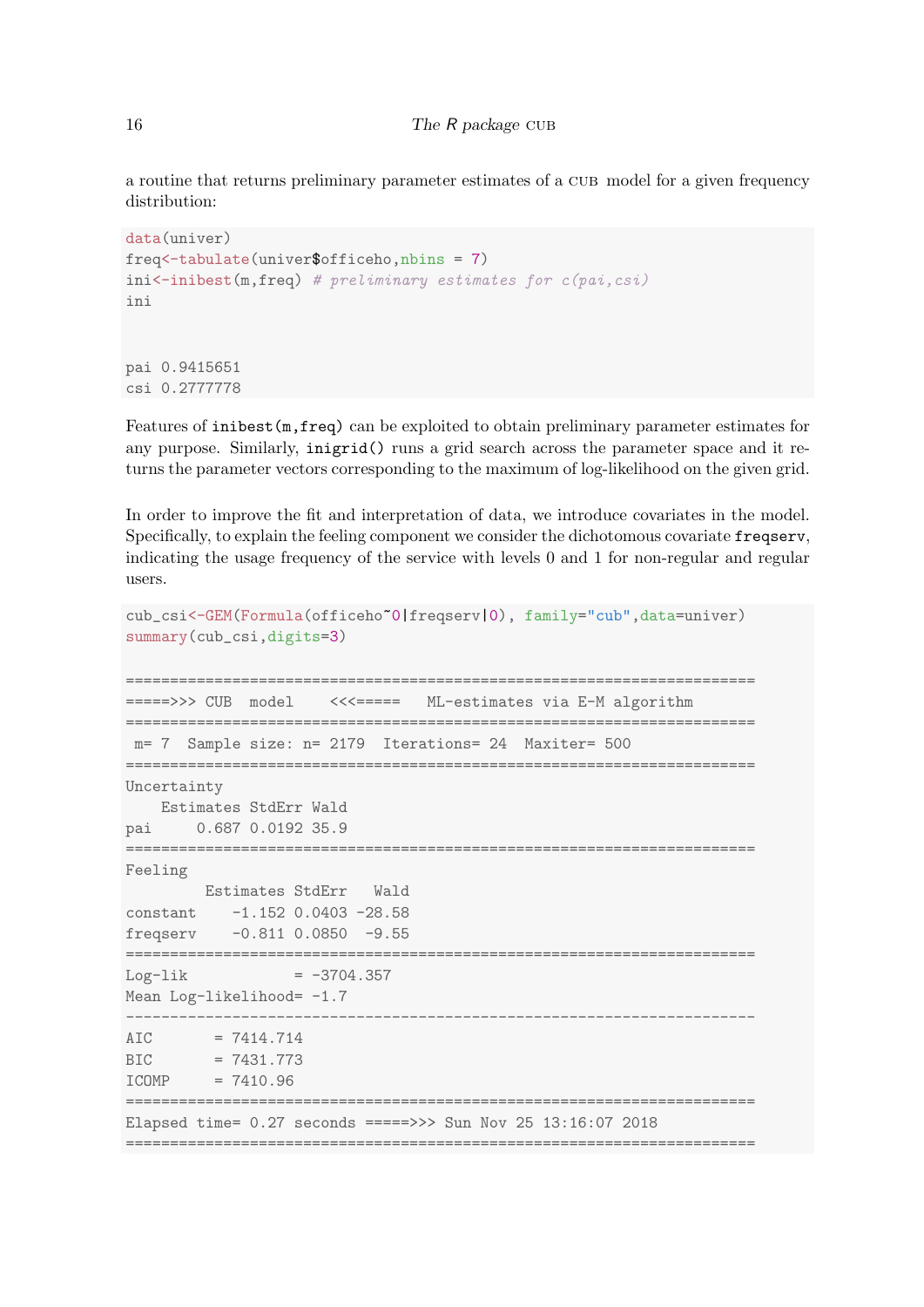For the previous example, the regression coefficients for the logistic link (all of which are significant) can be retrieved by:

```
gama<-coef(cub_csi)[2:3]
gama
[1] -1.151942 -0.811228gama0<-gama[1] ## intercept term
gama1<-gama[2]
```
Then, to compute the feeling parameter corresponding to non-regular and regular users according to [\(2\)](#page-2-0), respectively, it is possible to run:

```
csi_nru \leq logis(0, gama) ## csi parameter for non regular user (freqserv=0)
csi_nru
## [1] 0.2401346
csi_ru \le logis(1, gama) ## csi parameter for regular user (freqserv=1)
csi_ru
## [1] 0.1231244
```
where the routine logis() returns the logistic transform componentwise of a standard matrix (binding the array Y of covariates with a vector of ones to include an intercept term, placed in the first column) multiplied with the parameter vector param. In conclusion, the feeling component is specified via:

 $logit(1-\xi_i) = -\gamma_0 - \gamma_1 \, frequency_i, \qquad i=1,\ldots,n.$ 

In addition to a likelihood ratio test obtained by comparing the log-likelihoods of the two models, we remark that the reduction in BIC index from  $BIC(cub_00) = 7535.208$  to  $BIC(cub_csi)$ 7431.773 strongly supports the inclusion of the covariate freqserv in the model. For fitting purposes it is also possible to compute the  $X^2$  statistic of Pearson by implementing:

```
pai<-coef(cub_csi)[1]
gama<-coef(cub_csi)[2:3]
data(univer)
pearson<-chi2cub(m=7, univer$officeho, W = univer$freqserv, pai, gama)
Degrees of freedom ==> df = 9
Pearson Fitting measure ==> X^2 = 97.49491 (p-val.= 0)
Deviance = = \geq Dev = 101.0313 (p-value 0)str(pearson)
```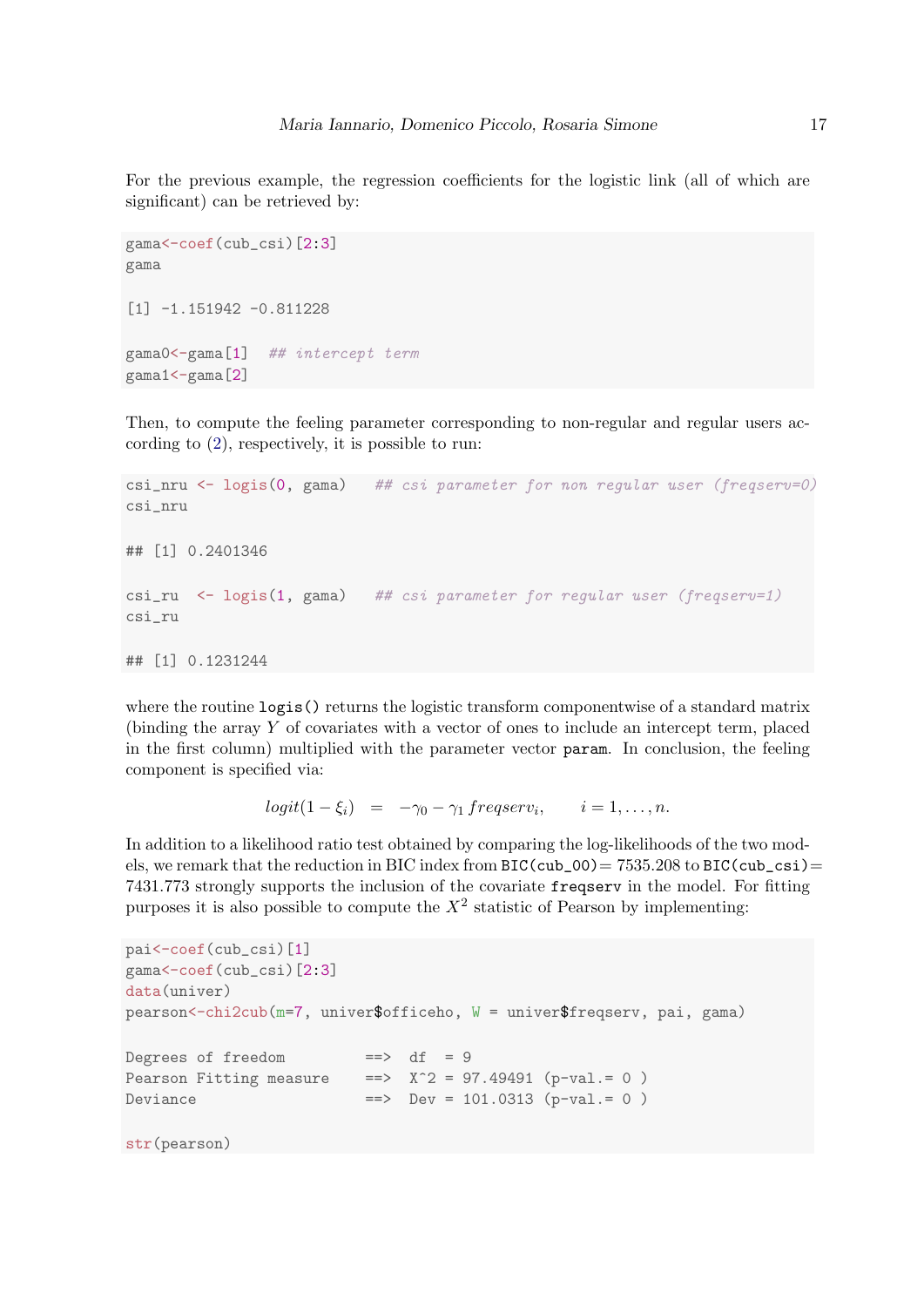List of 3 \$ chi2: num 97.5 \$ df : num 9 \$ dev : num 101

Furthermore, the call to makeplot (cub\_csi) produces a plot comparing the two fitted probability distributions conditional on the values of the dichotomous covariate, as shown by Figure [4.3](#page-17-0) (right panel).

<span id="page-17-0"></span>

Figure 4.3: cub without and with dichotomous covariate freqserv for feeling on officeho.

Note that the (normalized) dissimilarity index between observed and fitted probability distribution for a given fitted model without covariate is reported in the main title of the corresponding plot (see Section [4.5](#page-27-0) for more details).

When covariates are specified for the feeling component, optimal preliminary estimates of the corresponding coefficients [\(Iannario](#page-33-14) [2008\)](#page-33-14) are implemented via inibestgama(m, ordinal, W), which is the option set to initialize the EM algorithm when calling GEM(Formula~0|W|0,family="cub"):

```
data(univer)
inicsicov<-inibestgama(m,univer$officeho,W=univer$freqserv)
inicsicov
gamma_0 -0.001596273
gamma_1 -0.247482482
```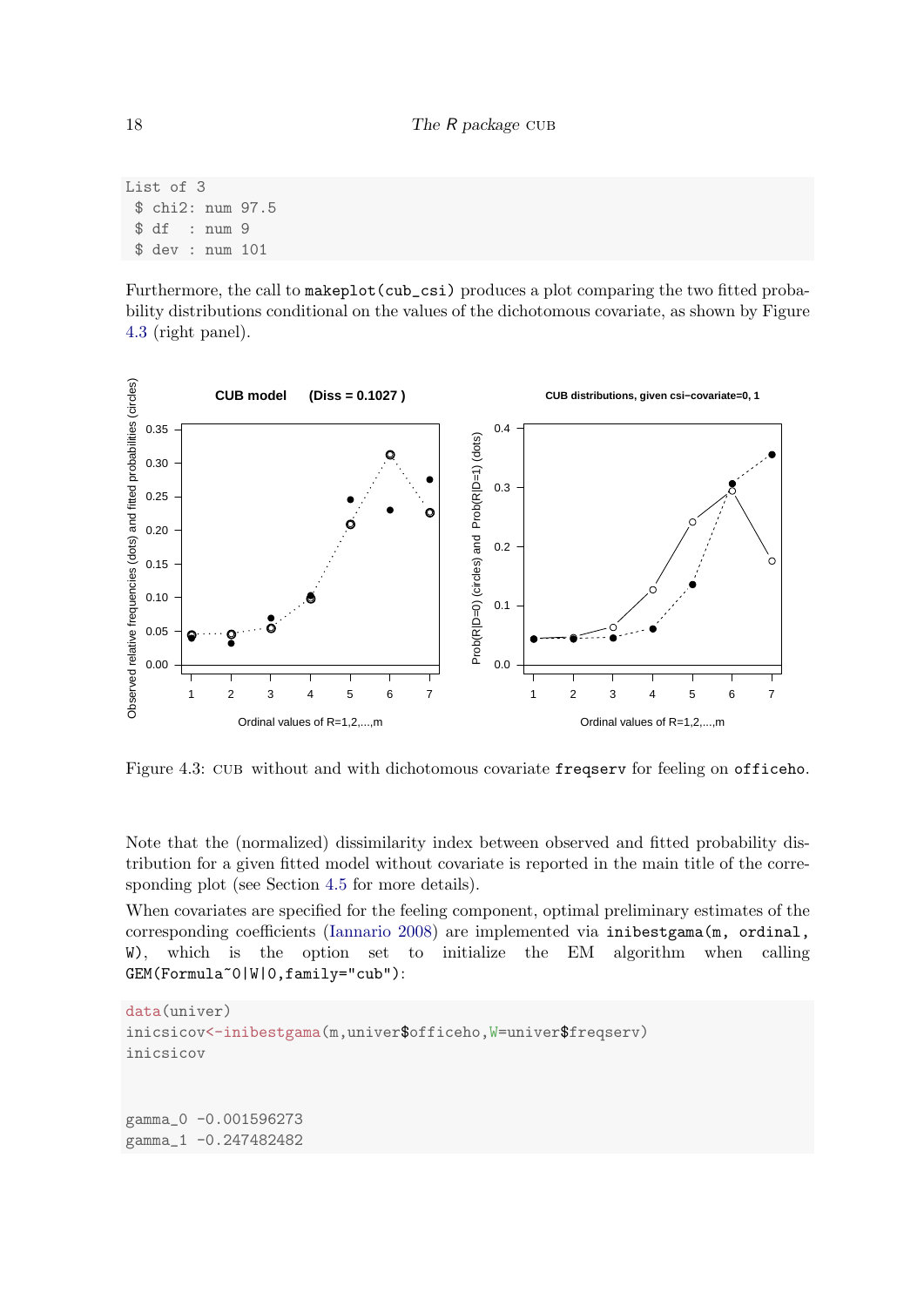We conclude this subsection by briefly presenting a case study in which a continuous covariate and a dichotomous one are jointly considered: in particular, we include the deviation from the mean of the logarithmic transform of Age, that is the covariate lage, and the covariate gender to explain both feeling and uncertainty.

```
data(univer)
age<-univer$age
lage<-log(age)-mean(log(age)) # Deviation from mean of logged Age
cub_pai_csi<-GEM(Formula(officeho~lage+gender|lage+freqserv|0),family="cub",data=univer)
summary(cub_pai_csi,correlation=TRUE,digits=3)
=======================================================================
=====>>> CUB model <<<===== ML-estimates via E-M algorithm
=======================================================================
m= 7 Sample size: n= 2179 Iterations= 23 Maxiter= 500
=======================================================================
Uncertainty
    Estimates StdErr Wald
constant 0.563 0.118 4.78
lage 1.240 0.613 2.02
gender 0.495 0.169 2.94
=======================================================================
Feeling
 Estimates StdErr Wald
constant -1.147 0.0404 -28.41
lage -0.590 0.2410 -2.45
freqserv -0.824 0.0851 -9.68
=======================================================================
Parameters Correlation matrix
         constant lage gender constant lage freqserv
constant 1.0000000 -0.0506498 -0.6428539 0.1733713 0.0186039 0.1264982
lage -0.0506498 1.0000000 0.0915196 -0.0064633 0.2750023 -0.0028018
gender -0.6428539 0.0915196 1.0000000 -0.0158130 -0.0255944 0.0369170
constant 0.1733713 -0.0064633 -0.0158130 1.0000000 -0.0992397 -0.4153292
lage 0.0186039 0.2750023 -0.0255944 -0.0992397 1.0000000 0.0802712
freqserv 0.1264982 -0.0028018 0.0369170 -0.4153292 0.0802712 1.0000000
=======================================================================
Log-1ik = -3693.888Mean Log-likelihood= -1.695
-----------------------------------------------------------------------
AIC = 7399.776BIC = 7433.895ICOMP = 7396.68
    =======================================================================
Elapsed time= 1 seconds =====>>> Sun Nov 25 13:16:09 2018
=======================================================================
```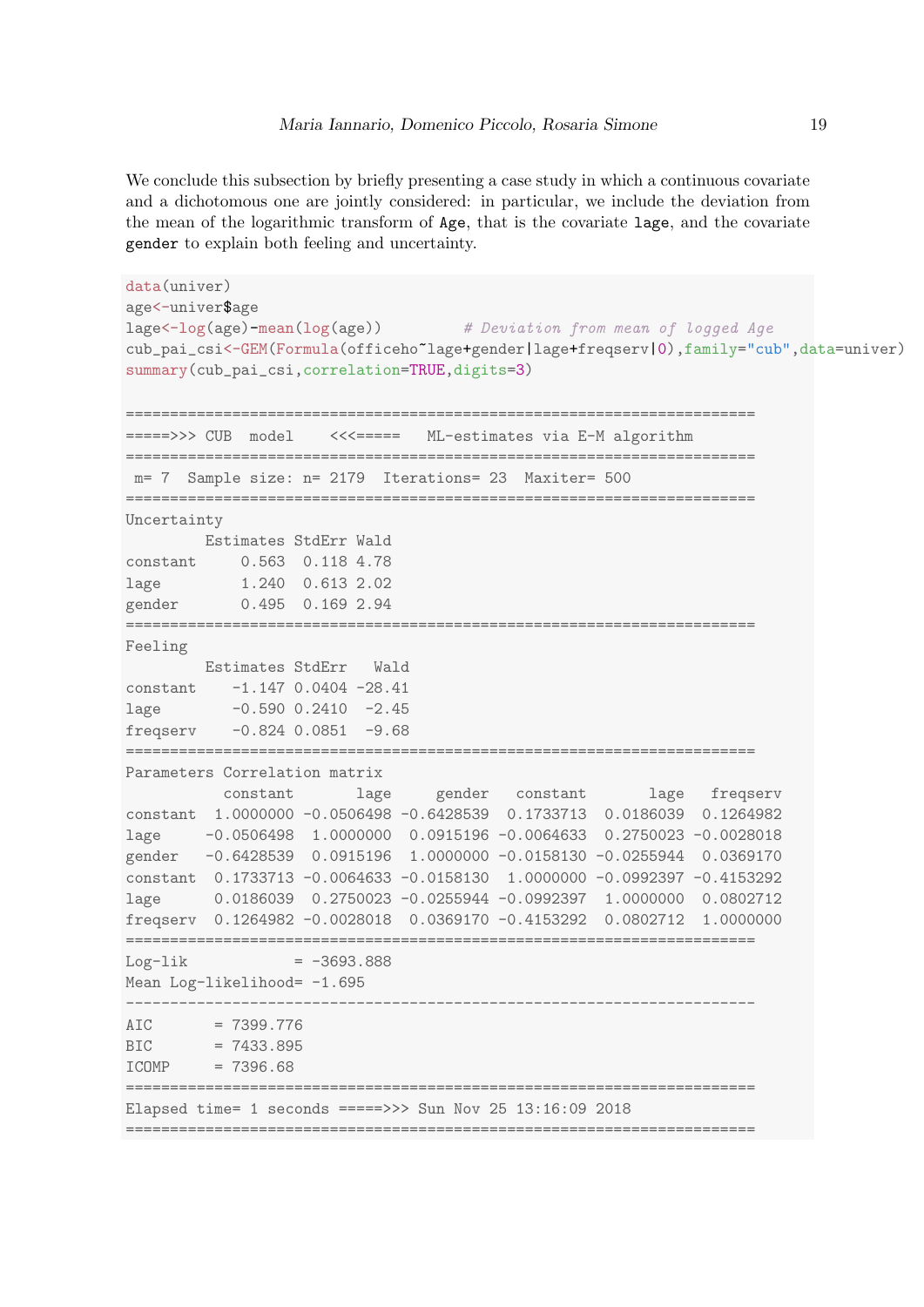When covariates are included for both parameters as in the previous example, the estimates will be the corresponding coefficients of the logistic regression for the uncertainty and the feeling components:

```
coef(cub_pai_csi,digits=3)
##
## constant 0.563
## lage 1.240
## gender 0.495
## constant -1.147
## lage -0.590
## freqserv -0.824
```
Then, the resulting CUB model can be summarized by:

 $\int logit(1 - \pi_i) = -\beta_0 - \beta_1 lage_i - \beta_2 gender_i$  $logit(1-\xi_i) = -\gamma_0 - \gamma_1 \, lage_i - \gamma_2 \, frequency_i.$ 

Since no plot is directly provided as output, the performance of the CUB model with significant covariates on feeling and uncertainty parameters may be summarized as in Figure [4.4,](#page-20-0) obtained by the following code:

```
data(univer)
age<-univer$age
average<-mean(log(age))
ageseq<-log(seq(17, 51, by = 0.1))-average
param<-coef(cub_pai_csi)
####################
paicov0<-logis(cbind(ageseq, 0), param[1:3])
paicov1<-logis(cbind(ageseq, 1), param[1:3])
csicov0<-logis(cbind(ageseq, 0), param[4:6])
csicov1<-logis(cbind(ageseq, 1), param[4:6])
####################
plot(1-paicov0, 1-csicov0, type = "n", col = "blue", cex = 1,xlim = c(0, 0.6), ylim = c(0.4, 0.9), font main = 4, las = 1,main = "CUB models with covariates",
     xlab = expression(paste("Uncertainty \t", (1-pi))),ylab = expression(paste("Feeling (1-xi)), cex.main = 0.9,
     cex.1ab = 0.9lines(1-paicov1, 1-csicov1, lty = 1, lwd = 4, col = "red")
lines(1-paicov0, 1-csicov0, lty = 1, lwd = 4, col = "blue")
lines(1-paicov0, 1-csicov1, lty = 1, lwd = 4, col = "black")lines(1-paicov1, 1-csicov0, lty = 1, lwd = 4, col = "green")
legend("bottomleft", legend = c("Man-User", "Man-Not User",
   "Woman-User", "Woman-Not User"), col = c("black", "blue", "red", "green"),
```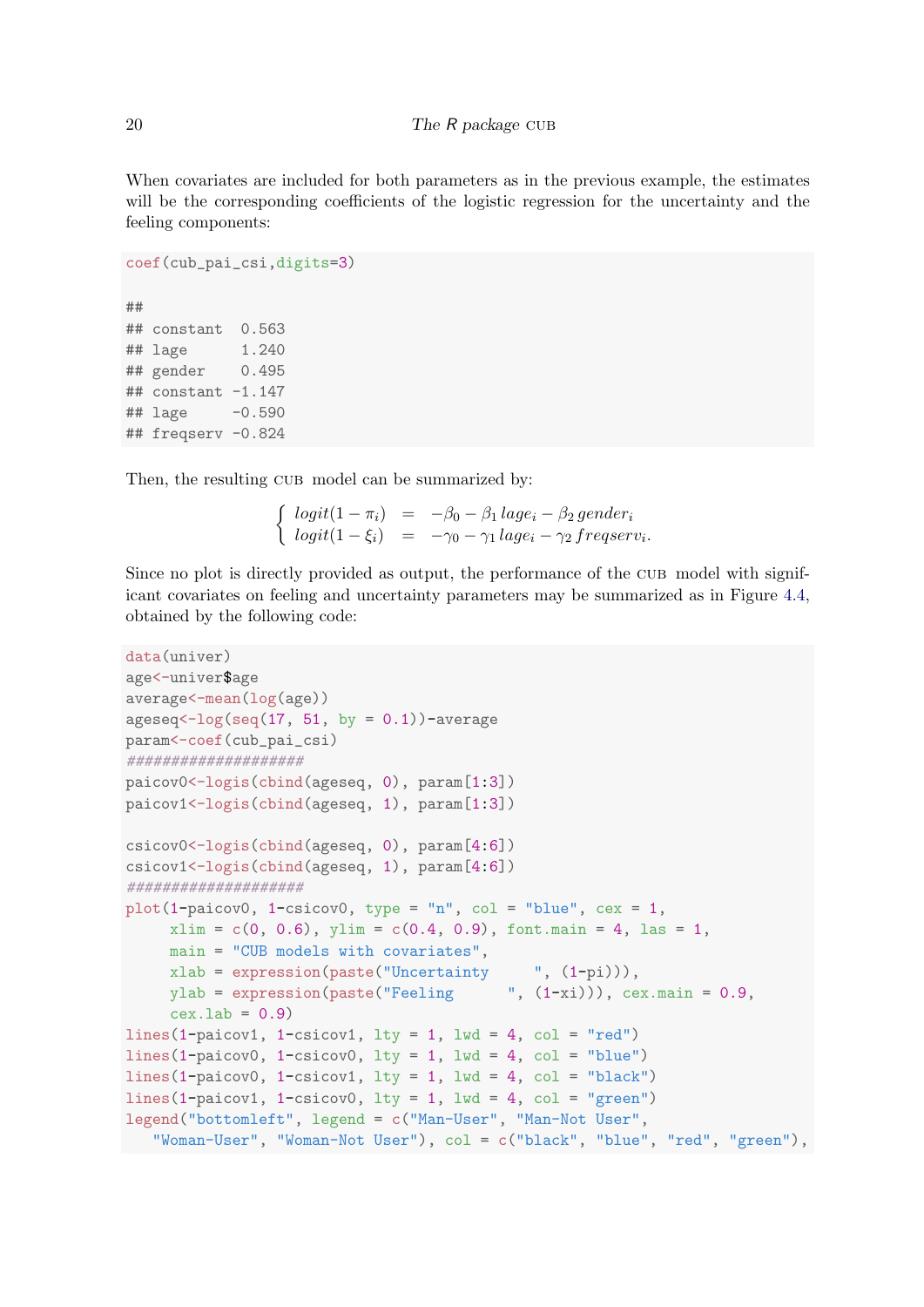```
lty = 1, text.col = c("black", "blue", "red", "green"), cex = 0.6)text(0.1, 0.85, labels = "Young", offset = 0.3, cex = 0.8, font = 4)text(0.5, 0.5, labels = "Elderly", offset = 0.3, cex = 0.8, font = 4)
```


#### **CUB models with covariates**

Figure 4.4: cub models with covariates: logged age and gender for uncertainty and logged age and freqserv for feeling.

Summarizing, the sketch of analysis so pursued indicates that satisfaction increase with age whereas indecision decreases, and that men are more satisfied than women across all profiles.

## 4.2. Comparing IHG and CUBE models

As shown in Figure [4.1,](#page-11-0) CUBE models offer a wide flexibility in fitting data having different shapes and features. We now discuss how to perform an analysis on ordinal data with a cube model by considering the variable willingn within data(univer).

```
starting<-c(0.5, 0.5, 0.1)
cubefit<-GEM(Formula(willingn~0|0|0),family="cube", starting = starting,
             maxiter = 100, toler = 1e-4, data=univer)
summary(cubefit,digits=7)
```
=======================================================================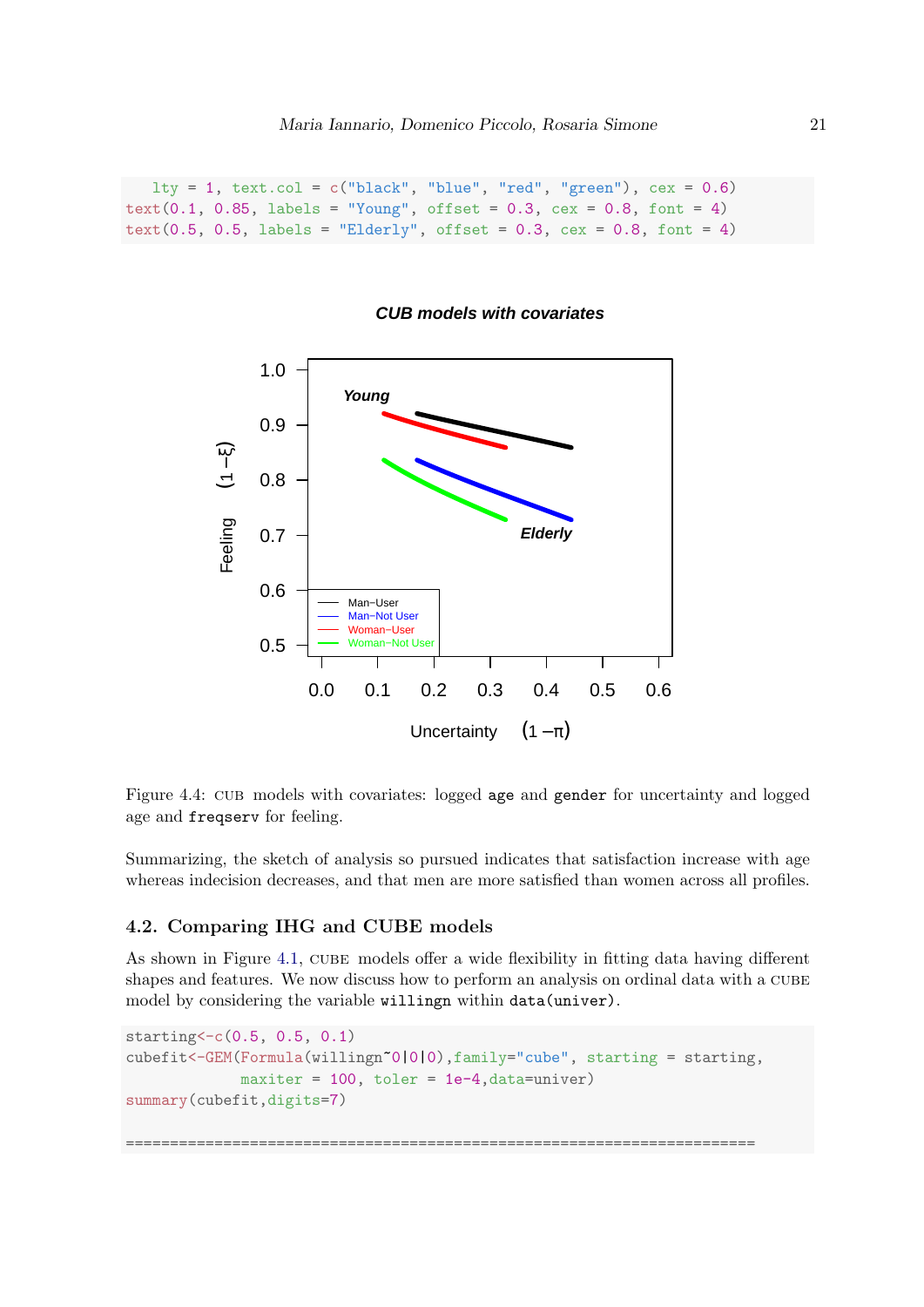=====>>> CUBE model <<<===== ML-estimates via E-M algorithm ======================================================================= m= 7 Sample size: n= 2179 Iterations= 28 Maxiter= 100 ======================================================================= Uncertainty Estimates StdErr Wald pai 0.8826023 0.01267281 69.64537 ======================================================================= Feeling Estimates StdErr Wald csi 0.1248506 0.004427189 28.20087 ======================================================================= Overdispersion Estimates StdErr Wald phi 0.0508419 0.01201249 4.232419 =======================================================================  $Log-1ik$  =  $-2996.124$ Mean Log-likelihood= -1.374999  $Log-lik(UNIFORM) = -4240.138$ Log-lik(saturated) =  $-2988.635$  $Deviance = 14.97685$ -----------------------------------------------------------------------  $AIC = 5998.247$  $BIC = 6015.307$ ICOMP = 5993.791 ======================================================================= Elapsed time= 0.02 seconds =====>>> Sun Nov 25 13:16:09 2018 =======================================================================

As shown with the current example, the user can set some extra options for the estimation procedure: the maximum number of iterations allowed for the optimization procedure (the default value for CUBE model is maxiter  $= 1000$ , the error tolerance to stop iterations (by changing the default option  $\text{toler} = \text{1e-6}$ , and most importantly the argument starting, that is the vector of starting values to initialize the EM algorithm. The default option is based on the routine inibestcube(), a convenient choice of preliminary estimates for parameters in CUBE models. For CUBE models with covariates, only for feeling or for all the three parameters, initial estimates of parameters are implemented via inibestcubecsi() and inibestcubecov(), which are also set as default options when calling

GEM(Formula(ordinal~0|W|0),family="cube")

and

GEM(Formula(ordinal~Y|W|Z),family="cube")

respectively.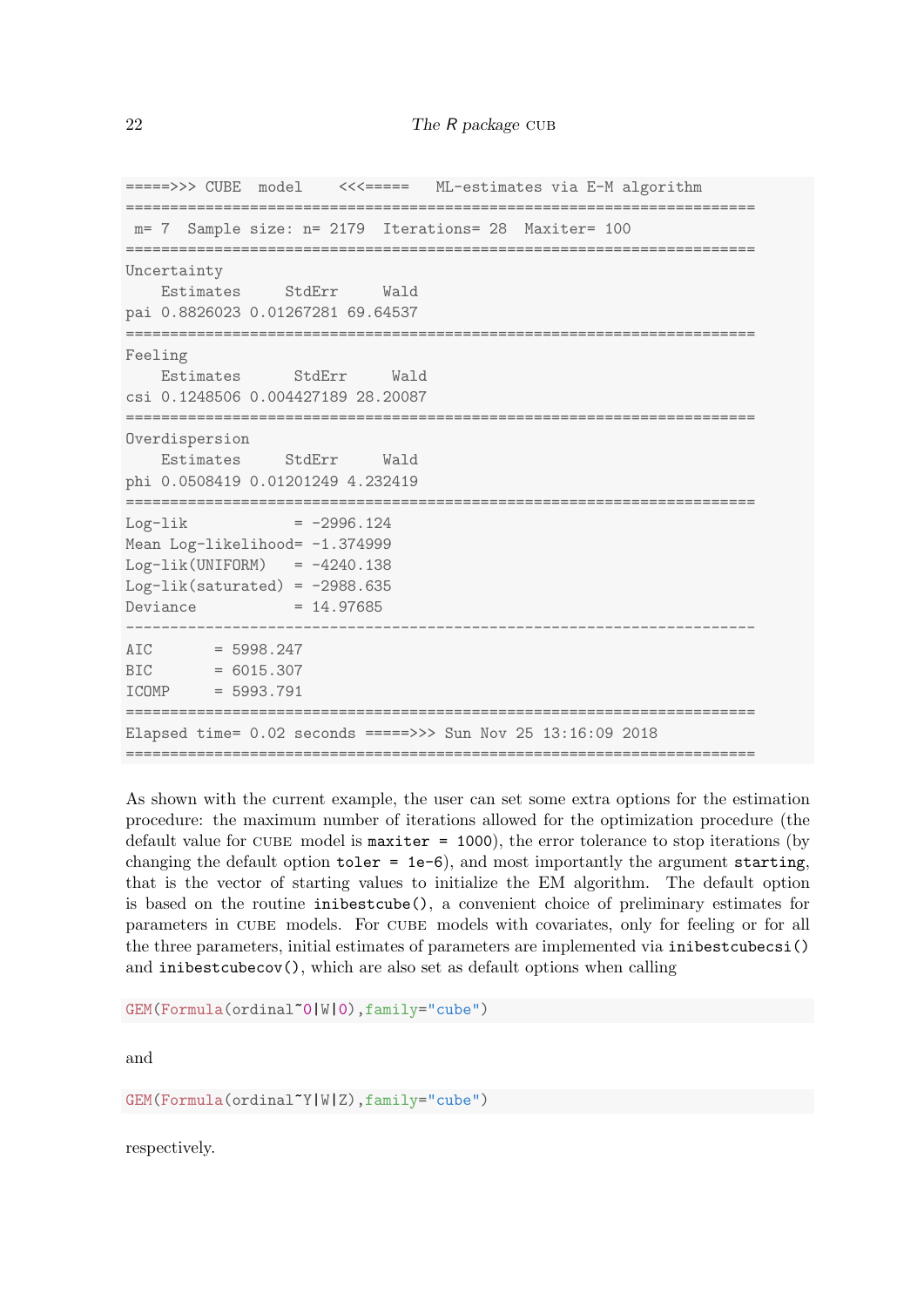Given the shape of the distribution of the selected ordinal data (see Figure [4.5,](#page-23-0) left panel), the low level of uncertainty  $(1-\text{coeff}(cubefit)$  [1] = 0.1174) and in particular, the extreme feeling  $(1$ -coef (cubefit) [2] = 0.8752) corresponding to the modal value at the last category  $m = 7$ , we check if the more parsimonious ihg model provides comparable goodness of fit. For such a model, the ML estimation procedure is initialized by considering as starting value the moment estimate of the preference parameter  $\theta$ , computed via the function initing(m, freq).

```
ihgfit<-GEM(Formula(willingn~0),family="ihg",data=univer)
summary(ihgfit,digits=7)
=======================================================================
=====>>> IHG model <<<===== ML-estimates via E-M algorithm
=======================================================================
 m= 7 Sample size: n= 2179 Iterations= 1 Maxiter= 1
=======================================================================
      Estimates StdErr Wald
theta 0.04756359 0.001414214 33.63254
=======================================================================
Log-1ik = -3244.08Mean Log-likelihood= -1.488793
Log-lik(UNIFORM) = -4240.138Log-lik(saturated) = -2988.635Deviance = 510.8901-----------------------------------------------------------------------
ATC = 6490.16BIC = 6495.847ICOMP = 6488.16=======================================================================
Elapsed time= 0 seconds =====>>> Sun Nov 25 13:16:09 2018
=======================================================================
```
In order to check if the fit improvement obtained with CUBE models justifies the inclusion of two additional parameters, that is, if the more parsimonious ihg model should be discarded in favor of cube model, we perform a likelihood ratio test:

```
llcube<-logLik(cubefit)
llihg<-logLik(ihgfit)
lrt <- -2*(11ihg - llcube) ### 495.9135
pv<- 1-pchisq(lrt, 2) ### 0
```
It confirms that a consistently better fit is ensured by the CUBE model. Figure [4.5](#page-23-0) displays the observed and fitted probability distributions for both models as returned by makeplot(cubefit) and makeplot(ihgfit), respectively.

## 4.3. Models for shelter effect

As already mentioned in Section [2,](#page-1-0) the class of CUB mixture models includes a specific extension to fit the so-called *shelter effect*, arising in presence of an inflated category. We show how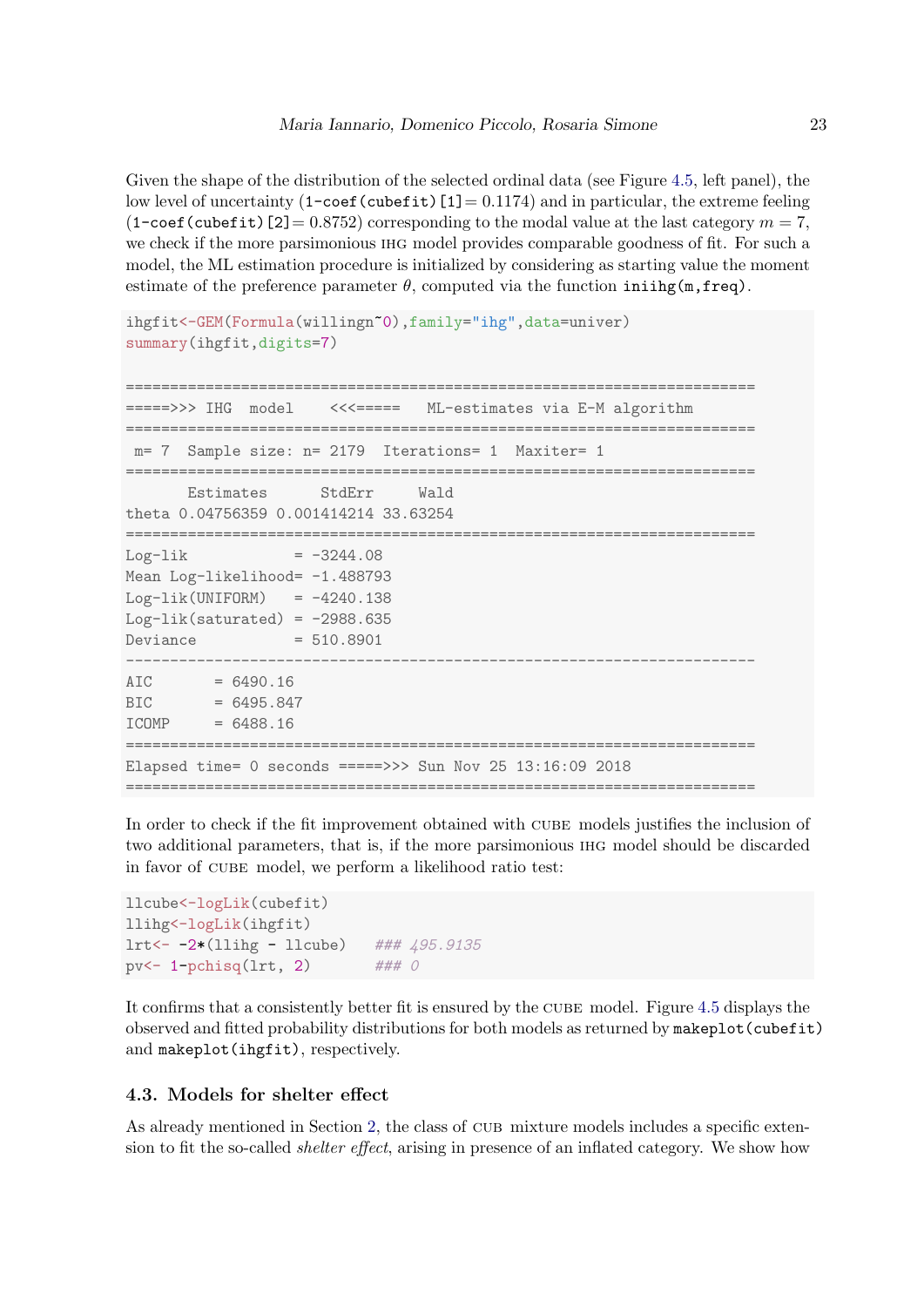<span id="page-23-0"></span>

Figure 4.5: CUBE (left panel) and IHG (right panel) fit to the data.

to perform the analysis of a possible *shelter effect* on the data set **data**(relgoods), a survey designed to assess importance of relational goods and involvement in leisure time activities: data were collected in December 2014 in the metropolitan area of Naples, Italy. Every participant was asked to measure his/her personal score for relational goods (for instance, time dedicated to friends and family) and his/her preferences towards leisure activities on a 10 point ordinal scale, ranging from  $1 =$  "Not at all, nothing, never", to  $10 =$  "Totally, extremely important, always". On the whole, respondents gave rating scores to 34 items. The sample is composed by 2459 interviews and 16 subjects' covariates (including gender, education, residence, marital status and age, among others). For these data some missing values are present.

Here, the implementation of the so-called *shelter effect* within CUB models is discussed. Let us consider the ordinal variable Writing, indicating the respondents' degree of engagement in writing as a preferred activity for leisure time.

One observes an excess in frequency corresponding to the first category, so we first fit an extended CUB model with *shelter effect* by running the following code (notice that both the available parameterizations [\(3\)](#page-3-0) and [\(4\)](#page-3-1) are reported on screen):

```
cub_she<-GEM(Formula(Writing~0|0|0),family="cub", shelter = 1,
            maxiter=500,toler=1e-3,data=relgoods)
summary(cub_she)
=======================================================================
        CUB model <<<===== ML-estimates via E-M algorithm
=======================================================================
    10 Sample size: n= 2449 Iterations= 77 Maxiter= 500
=======================================================================
=======================================================================
    Estimates StdErr Wald
pai1 0.1922306 0.01652574 11.63219
pai2 0.4902216 0.01907354 25.70166
csi 0.7518936 0.01433876 52.43784
```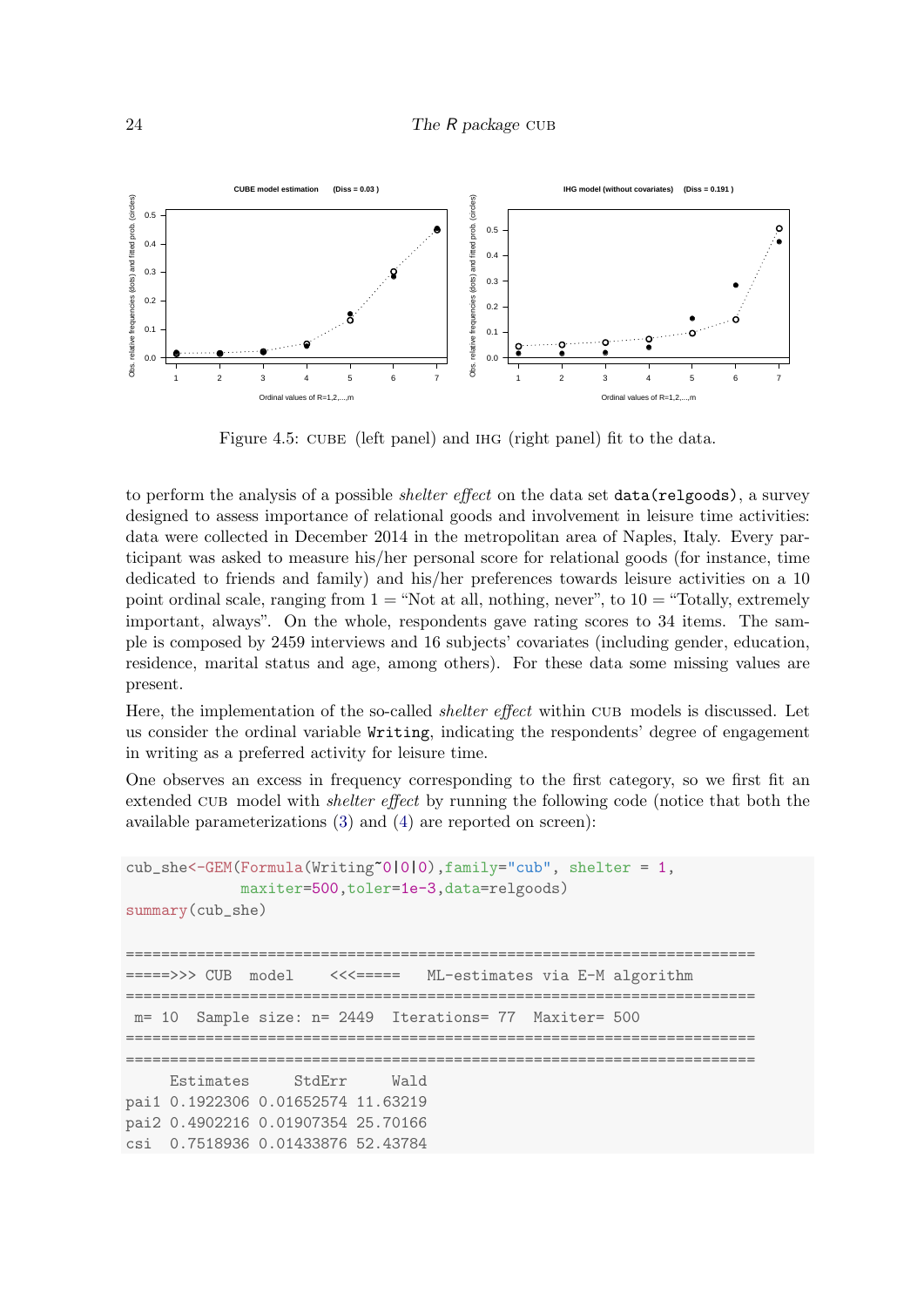```
=======================================================================
Alternative parameterization
      Estimates StdErr Wald
paistar 0.2816762 0.02422031 11.62975
csi 0.7518936 0.01433876 52.43784
delta 0.3175478 0.01121160 28.32315
=======================================================================
Log-1ik = -4887.843Mean Log-likelihood= -1.995853
Log-lik(UNIFORM) = -5639.031Log-lik(saturated) = -4859.017Deviance = 57.65222
-----------------------------------------------------------------------
AIC = 9781.686BIC = 9799.096
ICOMP = 9776.957
=======================================================================
Elapsed time= 0 seconds =====>>> Sun Nov 25 13:16:09 2018
=======================================================================
```
As shown by the printed output, the observed distribution is affected by a low weight for the shifted Binomial component (pai1<-coef(cub\_she)[1]), and a moderately high weight for the Uniform component (pai2<-coef(cub\_she)[2]): Figure [4.6](#page-25-0) (left panel) shows the plot returned by running makeplot(cub\_she), which compares the observed frequencies and the fitted probabilities.

As a matter of fact the data set under consideration includes several instances of distributions characterized by a huge heterogeneity and an inflated category. As already explained in Section [2,](#page-1-0) such occurrence motivated the specification of CUSH models. For the variable Writing here considered, the fit of a CUSH model is implemented by the code:

```
cush<-GEM(Formula(Writing~0),family="cush",shelter = 1,data=relgoods)
summary(cush,digits=3)
=======================================================================
=====>>> CUSH model <<<===== ML-estimates via E-M algorithm
=======================================================================
m= 10 Sample size: n= 2449 Iterations= 1 Maxiter= 1
=======================================================================
    Estimates StdErr Wald
delta 0.313 0.0109 28.7
=======================================================================
Log-1ik = -4956.733Mean Log-likelihood= -2.024
Log-lik(UNIFORM) = -5639.031Log-lik(saturated) = -4859.017Deviance = 195.432
```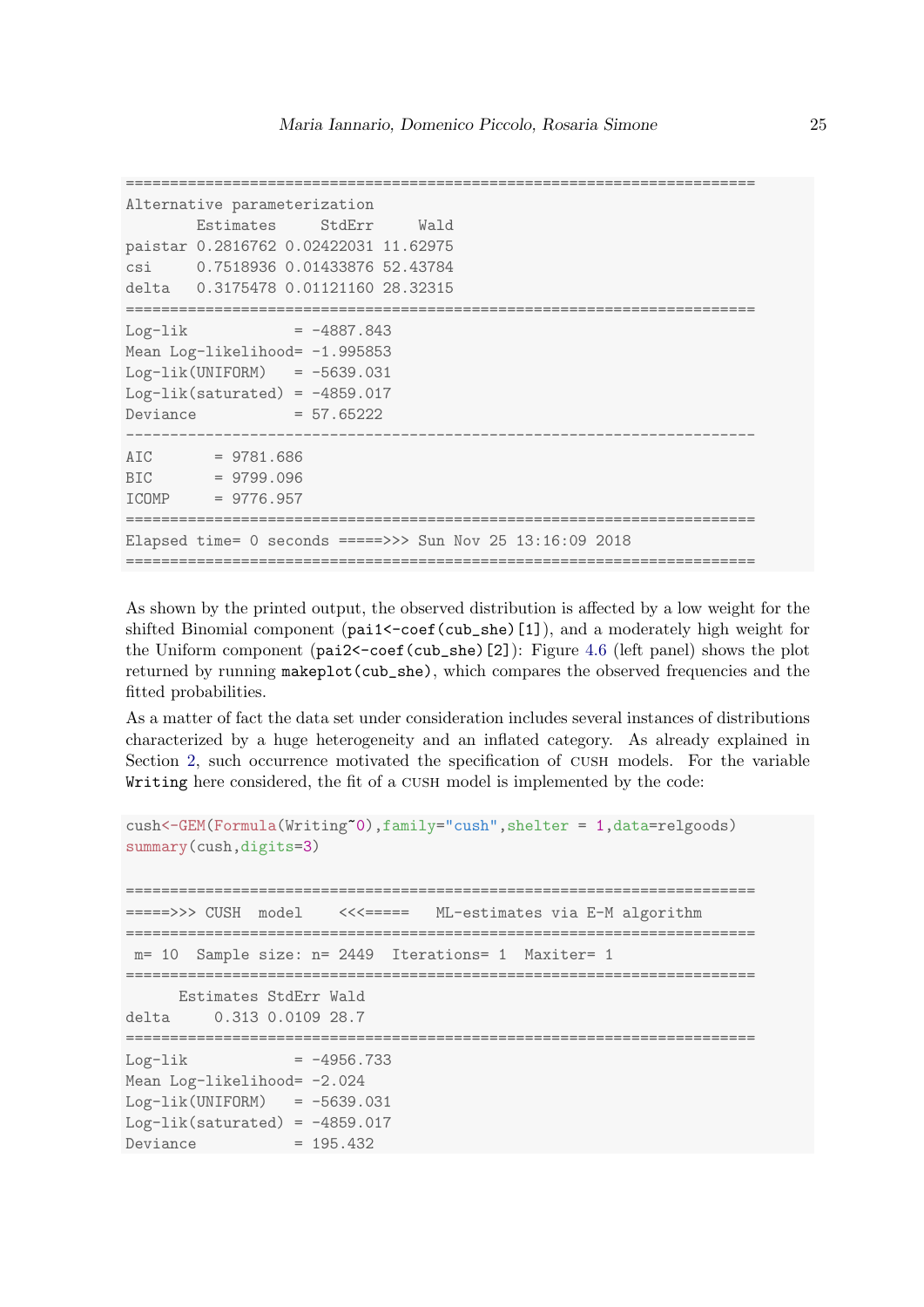| ATC             |  | $= 9915.466$ |              |  |  |  |  |                                                           |  |  |  |
|-----------------|--|--------------|--------------|--|--|--|--|-----------------------------------------------------------|--|--|--|
| B <sub>TC</sub> |  | $= 9921.27$  |              |  |  |  |  |                                                           |  |  |  |
| <b>TCOMP</b>    |  |              | $= 9913.466$ |  |  |  |  |                                                           |  |  |  |
|                 |  |              |              |  |  |  |  |                                                           |  |  |  |
|                 |  |              |              |  |  |  |  | Elapsed time= 0 seconds =====>>> Sun Nov 25 13:16:09 2018 |  |  |  |
|                 |  |              |              |  |  |  |  |                                                           |  |  |  |

Summarizing, CUB model with *shelter effect* provides a better fit in terms of log-likelihood and BIC indexes. As for other models within the GEM family, makeplot(cush) compares fitted and observed frequency distributions as displayed in Figure [4.6](#page-25-0) (right panel).

<span id="page-25-0"></span>

Figure 4.6: CUB with *shelter* (left panel) and CUSH (right panel) fit to the data.

The possibility of including covariates to explain the *shelter effect* in a CUSH model is presented in the next section along with the simulation routines offered by package CUB.

## 4.4. Simulation routines and experiments

Package CUB offers several facilities to perform simulation experiments involving GEM models. In order to generate  $n$  pseudo-random numbers from CUB, CUBE, CUB with shelter, CUSH and ihg distributions, respectively, the following functions are available:

```
simCUB <- simcub(n, m, pai, csi)
simCUBE <- simcube(n, m, pai, csi, phi)
simCUBshe <- simcubshe(n, m, pai, csi, delta, shelter)
simCUSH <- simcush(n, m, delta, shelter)
simIHG <- simihg(n, m, theta)
```
For instance, consider the following example, where the theoretical and fitted probability distributions of a CUB model are displayed for simulated data in Figure [4.7:](#page-26-0)

m <- 9; n <- 500 pai<-0.7; csi<-0.2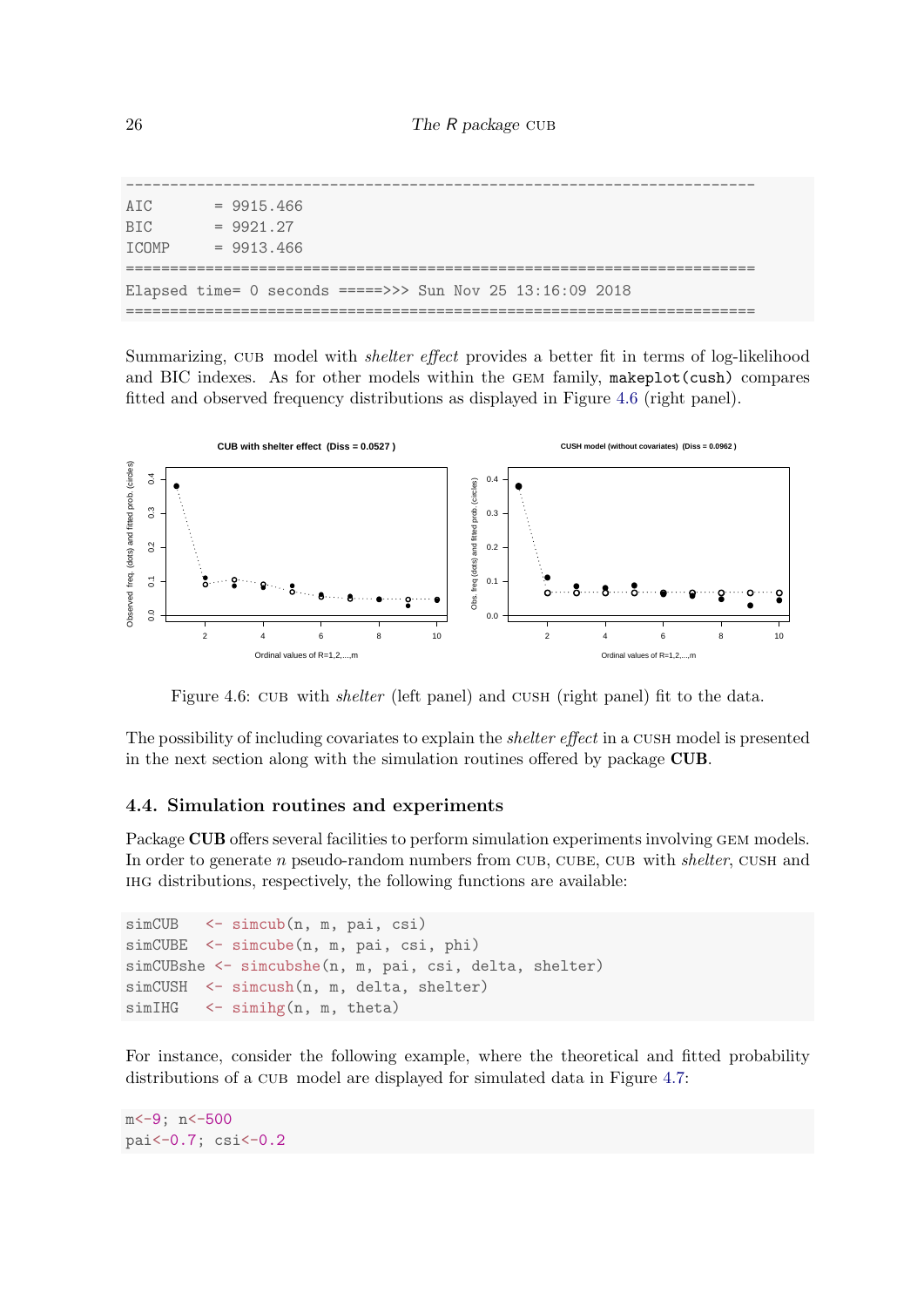```
pr<-probcub00(m, pai, csi)
set.seed(123)
ordinal<-simcub(n, m, pai, csi)
cub<-GEM(Formula(ordinal~0|0|0),family="cub", maxiter = 50, toler = 1e-4)
pr_est<-fitted(cub)[,1]
plot(1:m, pr, type = "h", xlab = "Ordinal categories",ylab = "Probability", 1wd = 3, ylim = c(0, 0.3))
vett<-1:m + 0.2lines(vett, pr\_est, type = "h", col = "blue", lwd = 3, lty = 2)
legend(1, 0.3, legend = c("Theoretical", "Fitted"), col = c("black", "blue"),
       lty = c(1, 2), lwd = 3, text.col = c("black", "blue"), bty = "n")
```
<span id="page-26-0"></span>pai 0.71596 csi 0.18786



Figure 4.7: Fitted and theoretical CUB distributions on simulated data.

In order to simulate observations from a model with covariates, a two-step approach has to be implemented: one should first obtain the parameters  $(\pi_i, \xi_i, \ldots)$  corresponding to the chosen respondents' profiles and then generate the sample data by using corresponding simulation routines with the given parameters. We outline how to implement such a procedure for a cush model with a dichotomous covariate for the shelter effect. Figure [4.8](#page-27-1) displayes the two cush distributions conditional to the value of the covariate.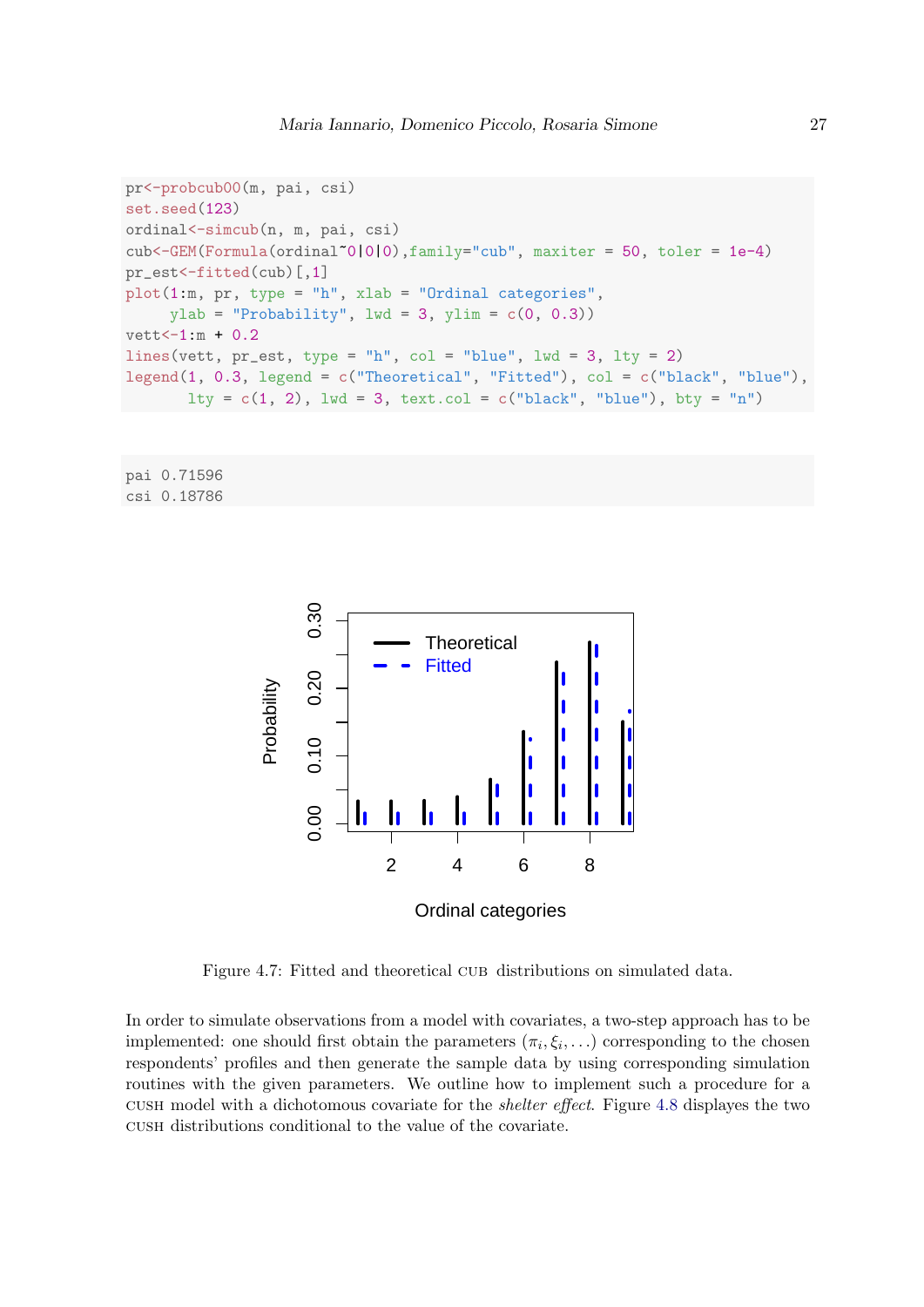```
omega0<-1.5omega1<-2delta0 <- as.numeric(logis(0, c(omega0, omega1))) ## 0.1824255
delta1<-as.numeric(logis(1, c(omega0, omega1))) ## 0.0293122
m < -9n0<-700
n1<-1300
set.seed(1234)
ord0<-simcush(n0, m, delta0, shelter = s)
ord1<-simcush(n1, m, delta1, shelter = s)
ordinal<-c(ord0, ord1)
X<-c(rep(0, n0), rep(1, n1))
cushcov<-GEM(Formula(ordinal~X),family="cush",shelter = m)
coef(cushcov)
makeplot(cushcov)
```
<span id="page-27-1"></span>constant -1.340631  $X -2.405459$ 



Figure 4.8: cush distributions with a dichotomous covariate.

## <span id="page-27-0"></span>4.5. Extra features of CUB package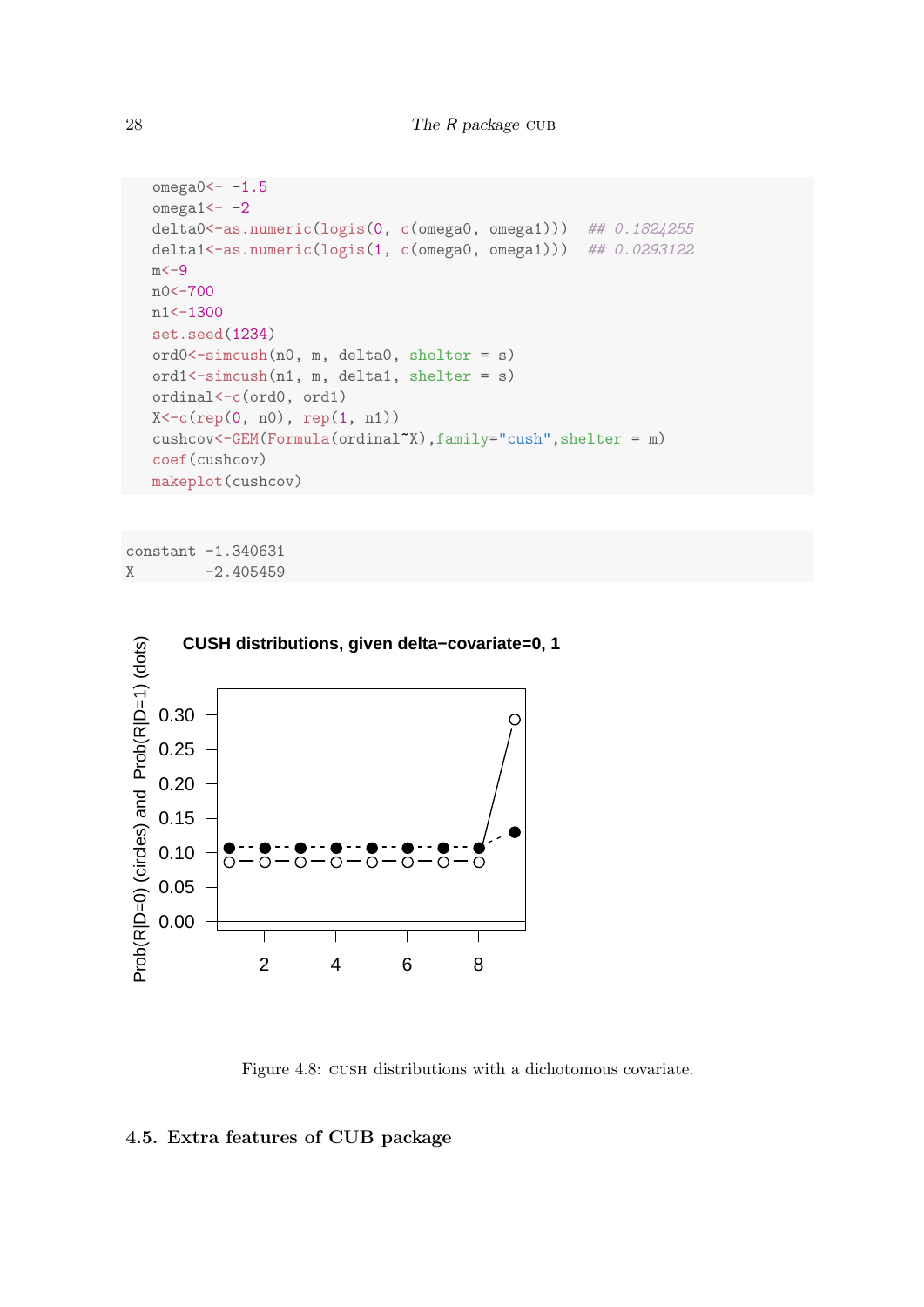The R package **CUB** provides a flexible framework for the analysis of ordinal data that covers some of the most common distributions related to gem models. For a given discrete probability distribution, some additional features concern, for instance, the functions gini() and laakso(), for the normalized [Gini](#page-33-15) [\(1912\)](#page-33-15) and [Laakso and Taagepera](#page-34-15) [\(1989\)](#page-34-15) heterogeneity indexes, respectively, and the function deltaprob(prob) for the Mean Difference index (according to the [de Finetti and Paciello](#page-33-16) [\(1930\)](#page-33-16) formulation): Figure [4.9](#page-28-0) shows an example of usage.

```
m < -7pai<-0.4
csi<-0.2prob<-probcub00(m, pai, csi)
Giniindex<-round(gini(prob), digits = 3)
Laaksoindex<-round(laakso(prob), digits = 3)
Delta<-round(deltaprob(prob), digits = 3)
plot(1:m, prob, type = "n", ylab = "", xlab = "", ylim = c(0, 0.4), las = 1)
lines(1:m, prob, type = "h", lwd = 3)
legend("topleft", xjust = 1, legend = c(paste("Gini =", Giniindex),paste("Laakso =", Laaksoindex),
                 paste("Delta = ", Delta)), cex = 0.8)
```
<span id="page-28-0"></span>

Figure 4.9: Heterogeneity and mutual variability indexes.

Another example concerns the simulation of the critical values for the normalized dissimilarity index between observed relative frequencies  $(f_1, \ldots, f_m)$  and estimated (theoretical)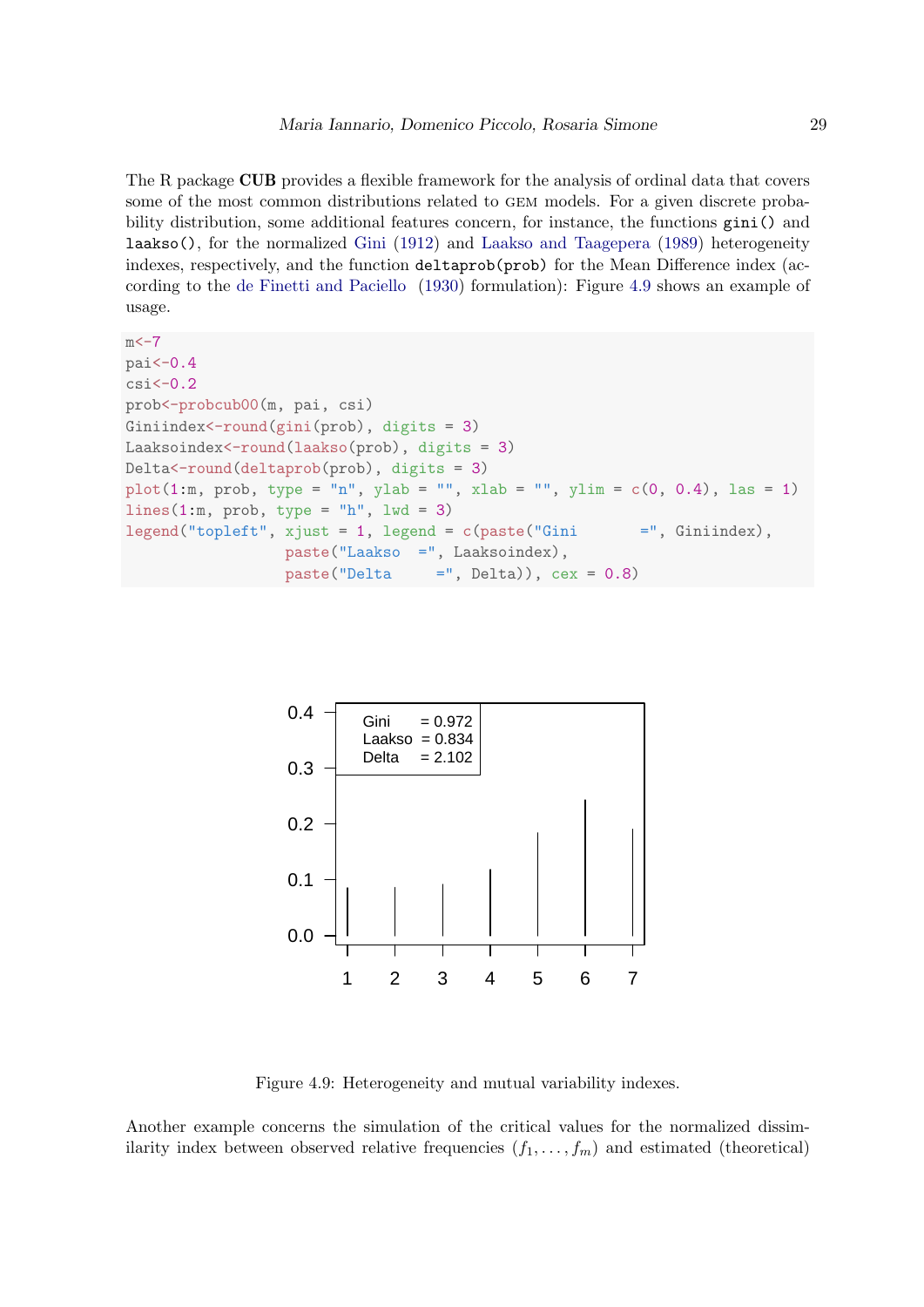probabilities  $(p_1(\hat{\theta}), \ldots, p_m(\hat{\theta}))$ :

$$
Diss = \frac{1}{2} \sum_{r=1}^{m} |f_r - p_r(\hat{\theta})|,
$$

which is computed by the routine **dissim**(). This index evaluates the distance of the estimated model to a perfect fit. Due to its importance in model performance, this dissimilarity measure is computed when fitting cub models and extensions within CUB package and displayed also in the plot title when it is returned. For this index we show how to run a simulation experiment for detecting the critical value for an assigned cub model. The code concerns the distribution of a CUB model with  $\pi = 0.3$  and  $\xi = 0.8$ . Figure [4.10](#page-30-0) displays the results after nsimul= 10000 simulations of samples of sizes  $n = 300$  over  $m = 7$  categories.

```
pai<-0.3; csi<-0.8
nsimul<-10000
n<-300; m<-7
vectdiss<-rep(NA, nsimul)
for (j in 1:nsimul){
 ordinal<-simcub(n, m, pai, csi)
 mod<-GEM(Formula(ordinal~0|0|0),family="cub")
 theor<-fitted(mod)[,1]
 freq<-tabulate(ordinal, nbins = m)/n
 vectdiss[j]<-dissim(freq, theor)
}
sortvect<-sort(vectdiss)
alpha<-0.05signif<-sortvect[(1-alpha)*nsimul] # empirical percentile 0.05
cr<-vectdiss[vectdiss>signif] # critical region
effe<-density(vectdiss)
band<-effe$bw # band width of the kernel plot
f \{- function(x)\{ # compute kernel density (the default is Gaussian kernel)
  (1/(band*length(vectdiss)))*sum(dnorm((x-vectdiss)/band))
}
sortcr<-sort(cr)
sup<-numeric(length(cr))
for (i in 1:length(cr))sup[j]=f(sortcr[j]) # compute kernel density values for critical values
}
title \leq paste("Normalized Dissimilarity distribution, Critical level(0.05) = ",
              round(signif, 3))
plot(density(vectdiss), main = title, cex.main = 0.7, lwd = 3, xlab = "",
     cex.mainloop = 0.7, 1as = 1)polygon(c(signif, sortcr, sortcr[length(sortcr)], signif), c(0, sup, 0, 0),
        col = "gray"abline(h=0)
```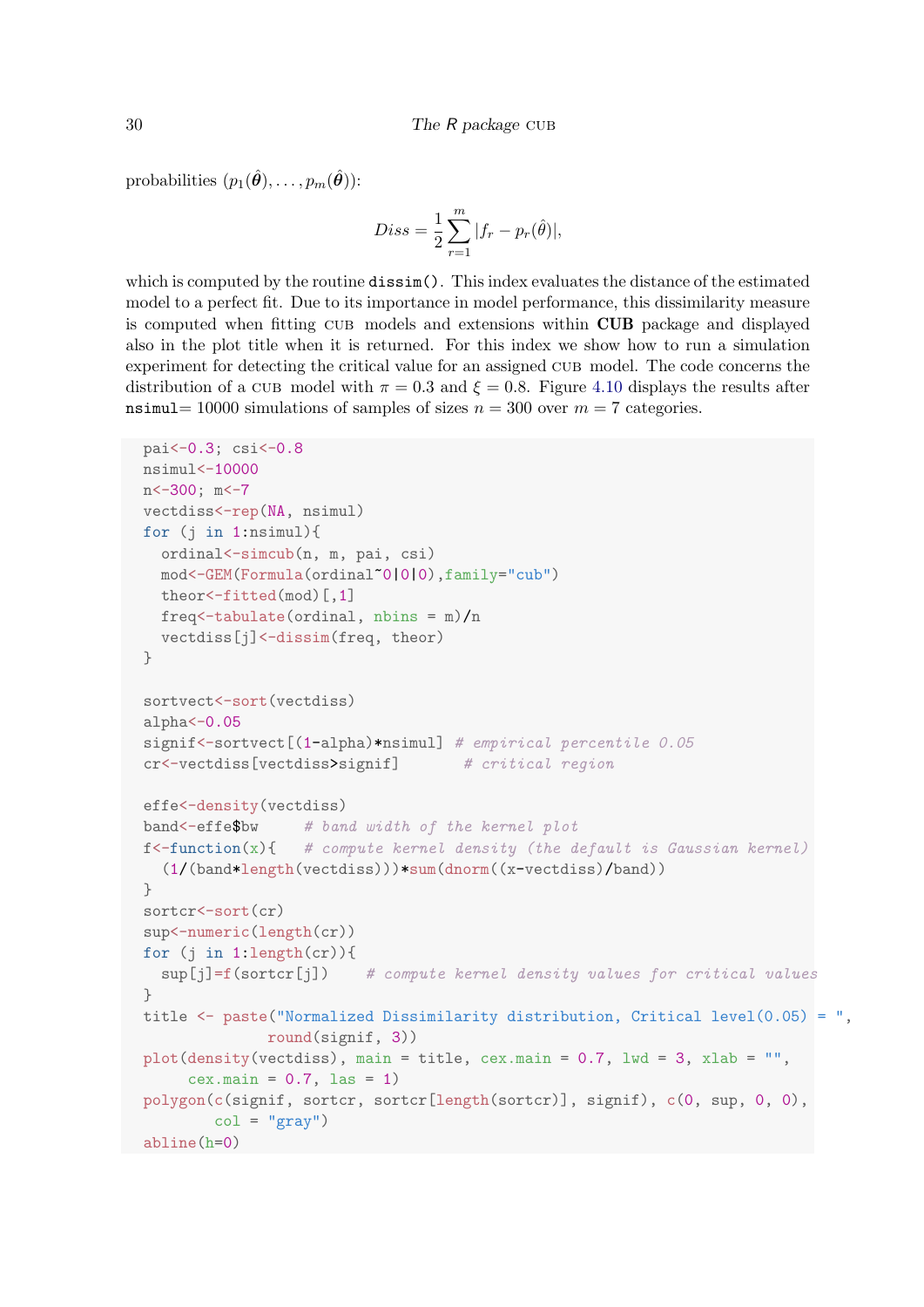<span id="page-30-0"></span>



Figure 4.10: Distribution of the (normalized) dissimilarity index for simulated cub model with  $\pi = 0.3$  and  $\xi = 0.8$ .

We conclude the presentation of package **CUB** by underlying the effective graphical interpretation of parameters allowed by cub models. When covariates are included to explain feeling and uncertainty, a Scatter of Parameter Estimates (SPE, for short) [\(Iannario and Piccolo](#page-34-16) [2014\)](#page-34-16) reveals to be a convincing plotting device to identify different response patterns across subsets of respondents. A SPE simply performs the multiple representation of a CUB model as a point in the parameter space for each parameter vector  $(\pi_i, \xi_i)$  associated with each respondent. We show an example based on the univer dataset, by showing the CUB model for the global satisfaction conditioning both feeling and uncertainty on the evaluation expressed for officeho, and further specifying both components for varying age.

```
data(univer)
ordinal<-univer$global
lage<-log(univer$age)-mean(log(univer$age)) #Deviation from mean of logged Age
Y<-W<-cbind(univer$officeho,lage)
cub_pai_csi<-GEM(Formula(global~Y|W|0),family="cub",data=univer)
bet<-coef(cub_pai_csi)[1:3]
```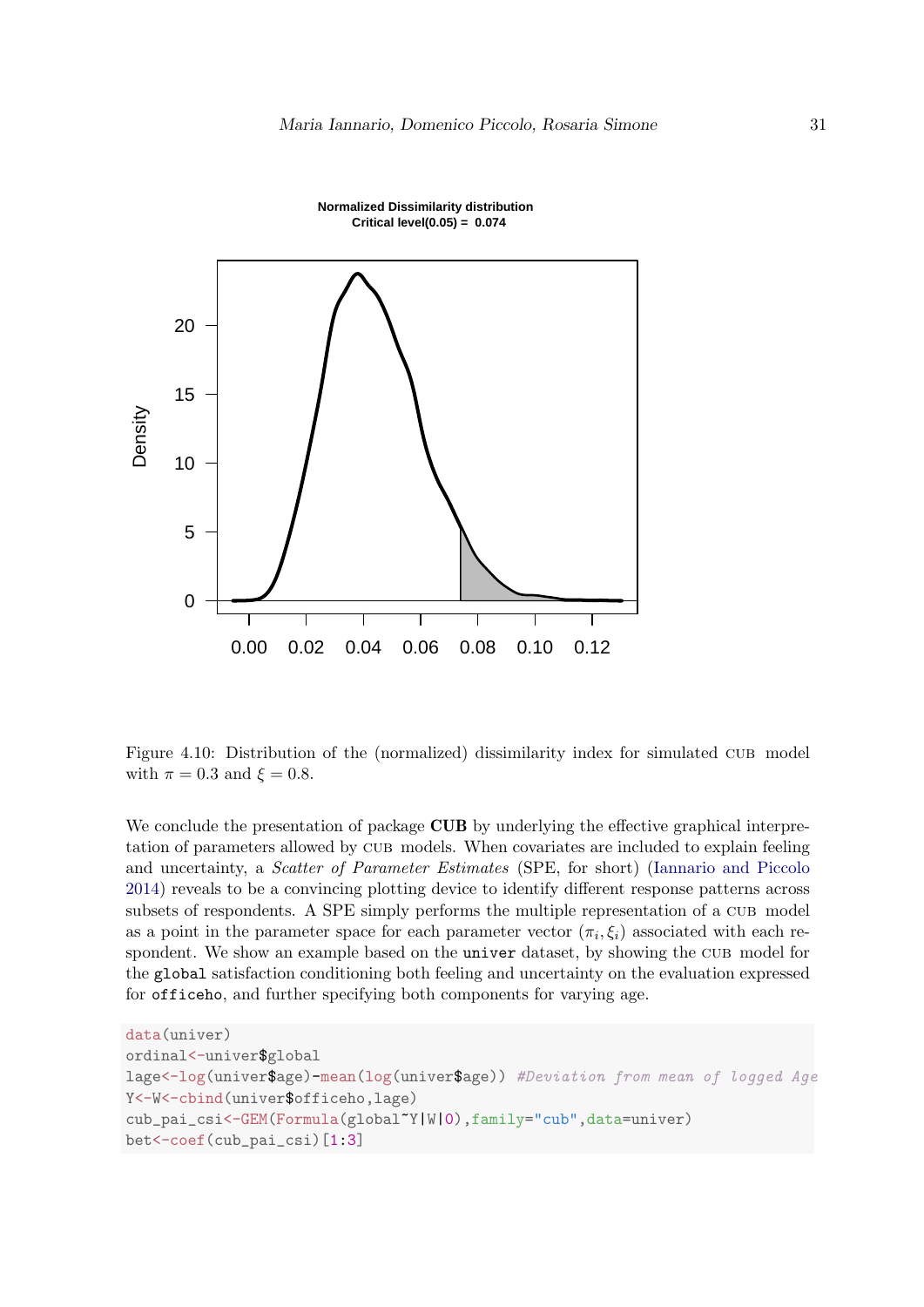```
gama<-coef(cub_pai_csi)[4:6]
paivett<-logis(Y,bet)
csivett<-logis(W,gama)
n<-length(ordinal)
main<- "Scatter plot of estimated parameters"
vettcol<-symb<-rep(NA,n)
vettcol[univer$officeho<=3]<-"red"
vettcol[univer$officeho==4]<-"black"
vettcol[univer$officeho>=5]<-"blue"
symb[univer$officeho<=3]<-0
symb[univer$officeho==4]<-1
symb[univer$officeho>=5]<-2
plot(1-paivett, 1-csivett, xlim=c(0,1), ylim=c(0,1),cex=0.8,pch=symb,col=vettcol,
     xlab=expression(1-pi),ylab=expression(1-xi),
     main=main,cex.main=1,font.main=4)
legend("topright",legend=c("Unsatisfied","Indifferent","Satisfied"),
       cex=0.7,text.col=c("red","black","blue"),pch=c(0,1,2),
       col=c("red","black","blue"))
```
# 5. Conclusions

Package CUB is under active development. Future plans include extra functions to fit CUBE models with further covariate specification, as well as higher flexibility for  $GeCUB$  models to possibly include covariates only for shelter effect or any pair of components. Implementation of Hierarchical cub models and other extensions, including an adjusted version of cubmodels to account for response styles and a multivariate model for repeated measurements are under scrutiny.

Package CUB has been implemented under R Version 3.2.5.

# References

- <span id="page-31-0"></span>Agresti A. (2010). Analysis of Ordinal Categorical Data,  $2^{nd}$  edition. J. Wiley & Sons, Hoboken.
- <span id="page-31-3"></span>Akaike H. (1974). A New Look at the Statistical Model Identification. IEEE Transactions on Automatic Control, 19(6), 716–723.
- <span id="page-31-2"></span>Andreis F., Ferrari P.A. (2013). On a copula model with CUBmargins. Quaderni di Statistica,  $15(1), 33-51.$
- <span id="page-31-1"></span>Balirano G., Corduas M. (2008). Detecting Semiotically Expressed Humor in Diasporic TV Productions. Humor, 21(3), 227–251.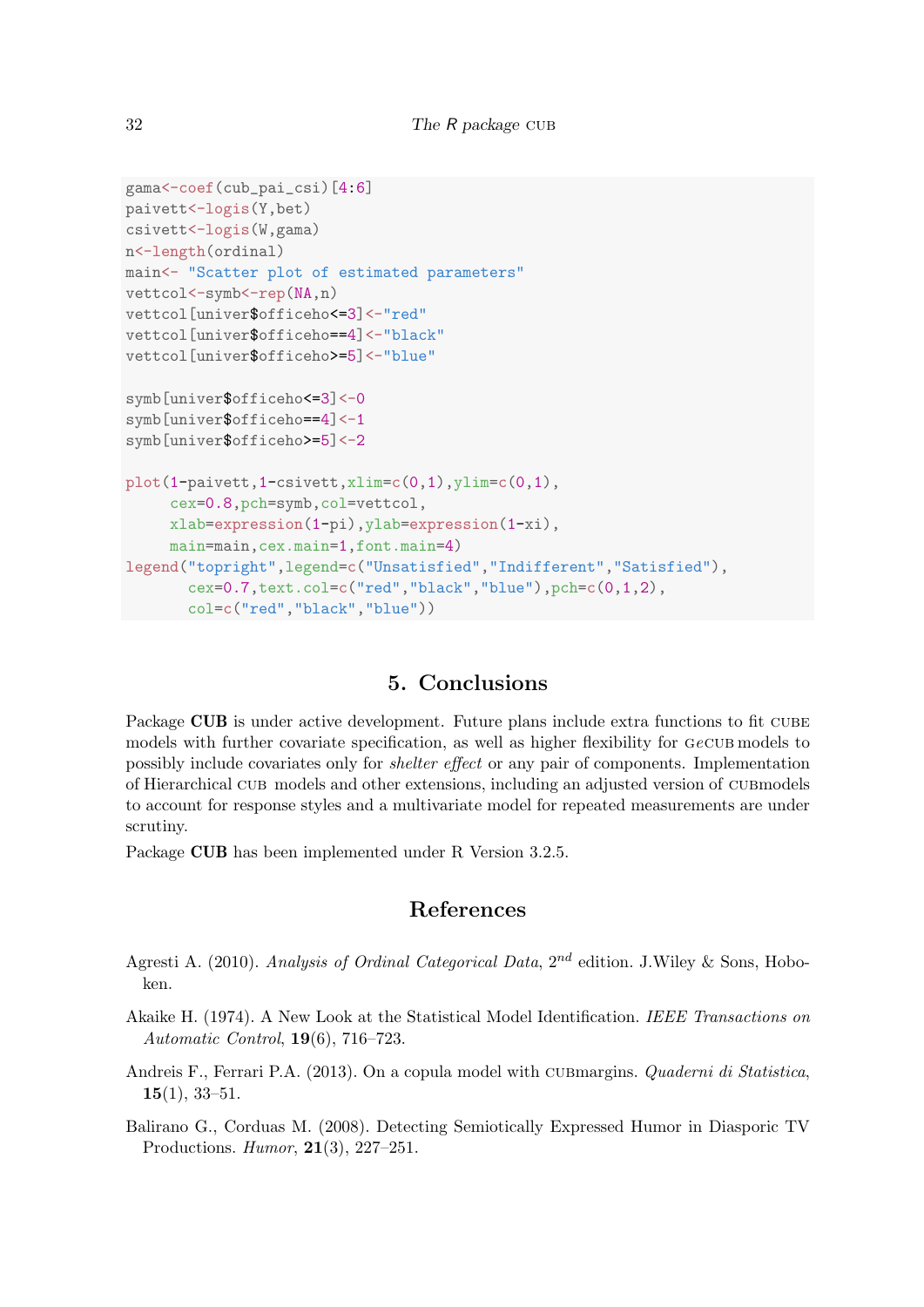

## **Scatter plot of estimated parameters**

- <span id="page-32-5"></span>Bodzogan H. (1990). On the information-based measure of covariance complexity and its application to the evaluation of multivariate linear models. Communications in Statistics. Theory and Methods,  $19(1)$ ,  $221-278$ .
- <span id="page-32-2"></span>Capecchi S., Endrizzi I., Gasperi F. and Piccolo D. (2015). A multi-product approach for detecting subjects' and objects' covariates in consumer preferences. British Food Journal, 118(3), 515–526.
- <span id="page-32-4"></span>Capecchi S., Iannario M. (2016). Gini heterogeneity index for detecting uncertainty in ordinal data surveys. Metron, 74(2), 223–232.
- <span id="page-32-1"></span>Capecchi S., Piccolo D. (2014). Modelling the latent components of personal happiness, in: Perna and Sibillo (eds.): Mathematical and Statistical Methods for Actuarial Sciences and Finance, Springer Verlag, Berlin, pp.49–52.
- <span id="page-32-3"></span>Capecchi S., Piccolo D. (2016). Dealing with heterogeneity in ordinal responses. Quality  $\mathscr B$ Quantity, 51(5), 2375–2393.
- Capecchi S., Piccolo D. and Simone R. (2017), An inflated model to account for large heterogeneity in ordinal data. In: Data Science, Innovative Developments in Data Analysis and Clustering, IFCS Proceedings, 205–217.
- <span id="page-32-0"></span>Christensen R.H.B. (2015). Package 'ordinal'. Regression Models for Ordinal Data. [http:](http://CRAN.R-project.org/package=ordinal) [//CRAN.R-project.org/package=ordinal](http://CRAN.R-project.org/package=ordinal).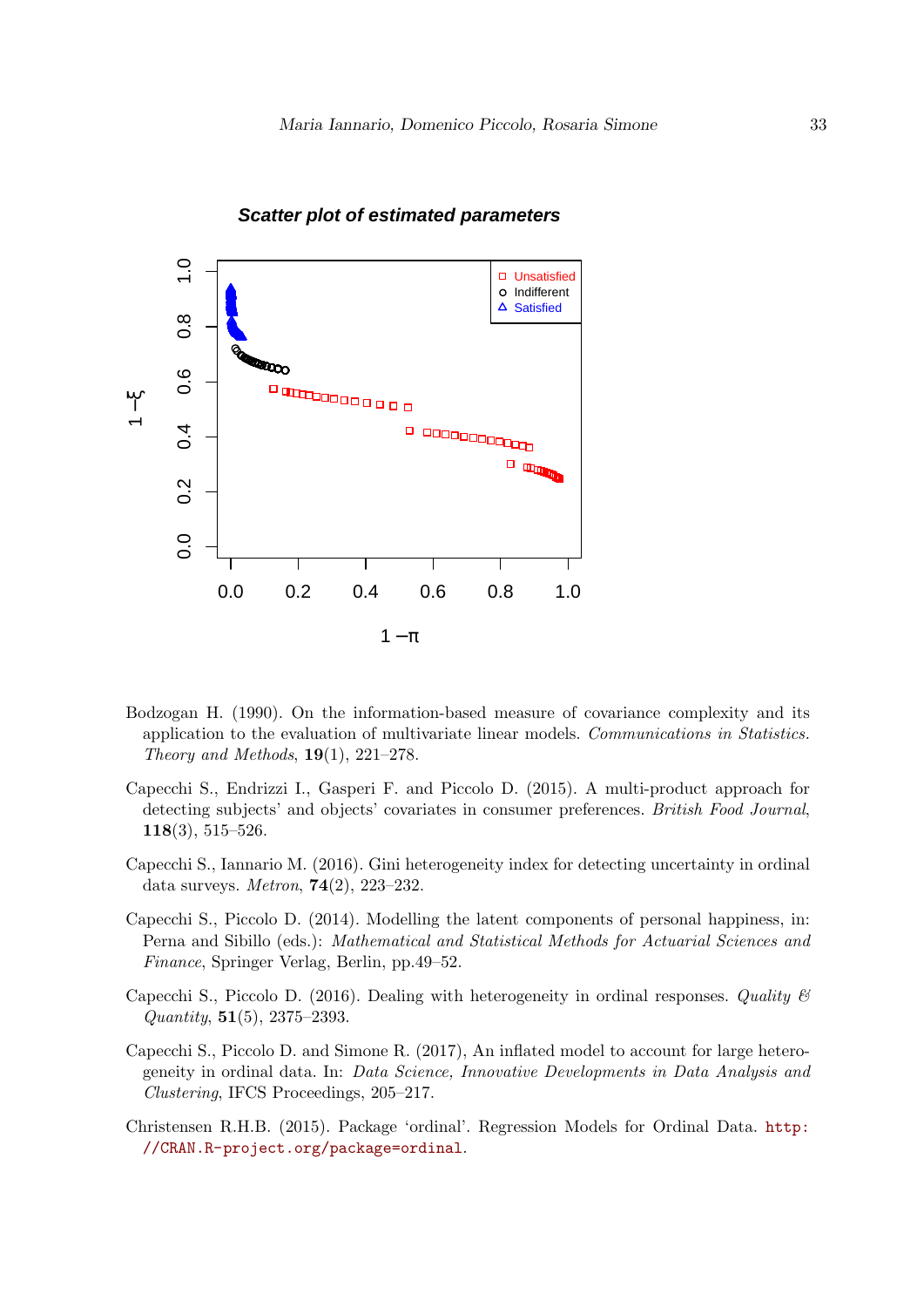- <span id="page-33-10"></span>Colombi R., Giordano S. (2016). A class of mixture models for multidimensional ordinal data, Statistical Modelling: an International Journal, 16(4), 322–340.
- <span id="page-33-9"></span>Corduas M. (2015). Analyzing bivariate ordinal data with CUB margins. Statistical Modelling: an International Journal, 15(5), 411–432.
- <span id="page-33-4"></span>Corduas M., Iannario M. and Piccolo D. (2009). A class of statistical models for evaluating services and performances, in: M. Bini et al. (eds.): Statistical methods for the evaluation of educational services and quality of products, Contribution to Statistics (pp.99–117). Berlin Heidelberg: Physica-Verlag, Springer.
- <span id="page-33-13"></span>D'Elia A. (2003). Modelling ranks using the Inverse Hypergeometric distribution. *Statistical* Modelling: an International Journal, 3(1), 65–78.
- <span id="page-33-8"></span>D'Elia A. (2008). A statistical modelling approach for the analysis of TMD chronic pain data. Statistical Methods in Medical Research, 17(4), 389–403.
- <span id="page-33-2"></span>D'Elia A., Piccolo D. (2005). A mixture model for preference data analysis. Computational Statistics & Data Analysis,  $49(3)$ , 917–934.
- <span id="page-33-16"></span>de Finetti B., Paciello U. (1930), Calcolo della differenza media, Metron, 8, 89–94.
- <span id="page-33-7"></span>Gambacorta R., Iannario M. (2013). Measuring job satisfaction with CUB models. Labour, 27(2), 198–224.
- <span id="page-33-5"></span>Gambacorta R., Iannario M., Vaillant R. (2014). Design-based inference in a mixture model for ordinal variables for a two stage stratified design. Australian and New Zealand Journal of Statistics, 56(2), 125–143.
- <span id="page-33-15"></span>Gini, C. (1912). *Variabilità e mutabilità*. Studi economico-giuridici, Facoltà di Giurisprudenza, Universit`a di Cagliari, A, III, parte II.
- <span id="page-33-12"></span>Gottard A., Iannario M., Piccolo D. (2016). Varying uncertainty in CUB models. Advances in Data Analysis and Classification, 10(2), 225–244.
- <span id="page-33-0"></span>Greene W.H., Hensher D.A. (2010). Modeling Ordered Choices: A Primer. Cambridge University Press.
- <span id="page-33-6"></span>Grilli L., Iannario M., Piccolo D., Rampichini C. (2014). Latent Class cub Models. Advances in Data Analysis and Classification,  $8(1)$ , 105-119.
- <span id="page-33-1"></span>Harrell F.E. Jr (2009). rms: Regression Modeling Strategies. R package version 2.1-0. [http:](http://CRAN.R-project.org/package=rms) [//CRAN.R-project.org/package=rms](http://CRAN.R-project.org/package=rms).
- <span id="page-33-14"></span>Iannario M. (2008). Selecting feeling covariates in rating surveys. Rivista di Statistica Appli- $\textit{cata}, 20, 103-116.$
- <span id="page-33-11"></span>Iannario M. (2010). On the identifiability of a mixture model for ordinal data. *Metron*, **LXVIII** $(1)$ , 87–94.
- <span id="page-33-3"></span>Iannario M. (2012a). Modelling shelter choices in a class of mixture models for ordinal responses. Statistical Methods and Applications, 21(1), 1–22.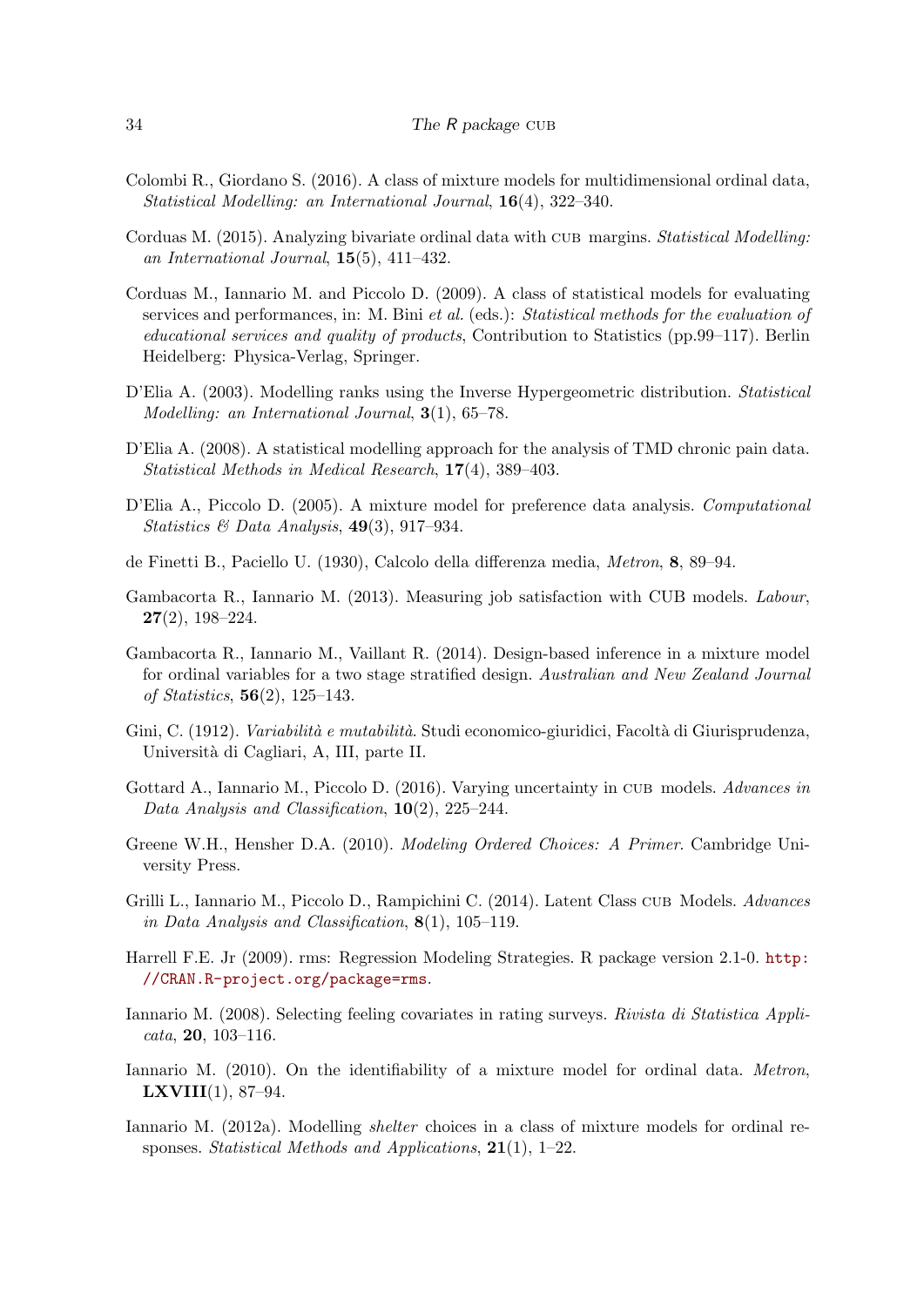- <span id="page-34-0"></span>Iannario M. (2012b). CUBE models for interpreting ordered categorical data with overdispersion. Quaderni di Statistica, 14(1), 137–140.
- <span id="page-34-5"></span>Iannario M. (2012c). Preliminary estimators for a mixture model of ordinal data. Advances in Data Analysis and Classification,  $6(3)$ , 163–184.
- <span id="page-34-6"></span>Iannario M. (2012d). Hierarchical cub models for ordinal variables. Communications in Statistics. Theory and Methods, 41(16-17), 3110–3125.
- <span id="page-34-7"></span>Iannario M. (2014). Modelling Uncertainty and Overdispersion in Ordinal Data. Communications in Statistics. Theory and Methods, 43(4), 771–786.
- <span id="page-34-16"></span>Iannario M., Piccolo D. (2014), Inference for CUB models: a program in R, Statistica  $\mathcal{B}$ Applicazioni, XII, 177–204.
- <span id="page-34-1"></span>Iannario M. (2015). Detecting latent components in ordinal data with overdispersion by means of a mixture distribution. Quality  $\mathcal{C}$  Quantity, 49(3), 977–987.
- <span id="page-34-14"></span>Iannario M. (2016). Testing the overdispersion parameter in CUBE models. Communications in Statistics: Simulation and Computation, 45(5), 1621–1635.
- <span id="page-34-2"></span>Iannario M., Piccolo D. (2010a). A New Statistical Model for the Analysis of Customer Satisfaction. Quality Technology & Quantitative Management,  $7(2)$ , 149-168.
- <span id="page-34-10"></span>Iannario M., Piccolo D. (2010b). Statistical modelling of subjective survival probabilities. GENUS, LXVI(2), 17–42.
- <span id="page-34-3"></span>Iannario M., Piccolo D. (2016a). A comprehensive framework for regression models of ordinal Data. Metron, 74(2), 233–252.
- <span id="page-34-13"></span>Iannario M., Piccolo D. (2016b). A generalized framework for modelling ordinal data. Statistical Methods and Applications, 25, 163–189.
- <span id="page-34-11"></span>Iannario M., Manisera M., Piccolo D., Zuccolotto P. (2012). Sensory analysis in the food industry as a tool for marketing decisions. Advances in Data Analysis and Classification, 6(4), 303–321.
- <span id="page-34-9"></span>Iannario M., Manisera M., Zuccolotto P. (2016). Treatment of "don't know" responses in the consumers' perceptions about sustainability in the agri-food sector. Quality and Quantity, DOI:10.1007/s11135-016-0438-7.
- <span id="page-34-4"></span>Iannario M., Monti A.C., Piccolo D. (2016). Robustness issues for CUB models. TEST, 25(4), 731–750.
- <span id="page-34-12"></span>Iannario M., Monti A.C., Piccolo D., Ronchetti E. (2017). Robust inference for ordinal response models. Electronic Journal of Statistics, 11(2), 3407–3445.
- <span id="page-34-15"></span>Laakso, M. and Taagepera, R. (1989). Effective number of parties: a measure with application to West Europe, Comparative Political Studies, 12, 3–27.
- <span id="page-34-8"></span>Manisera M., Zuccolotto P. (2014a). Modeling "Don't know" responses in rating scales. Pattern Recognition Letters, 45, 226–234.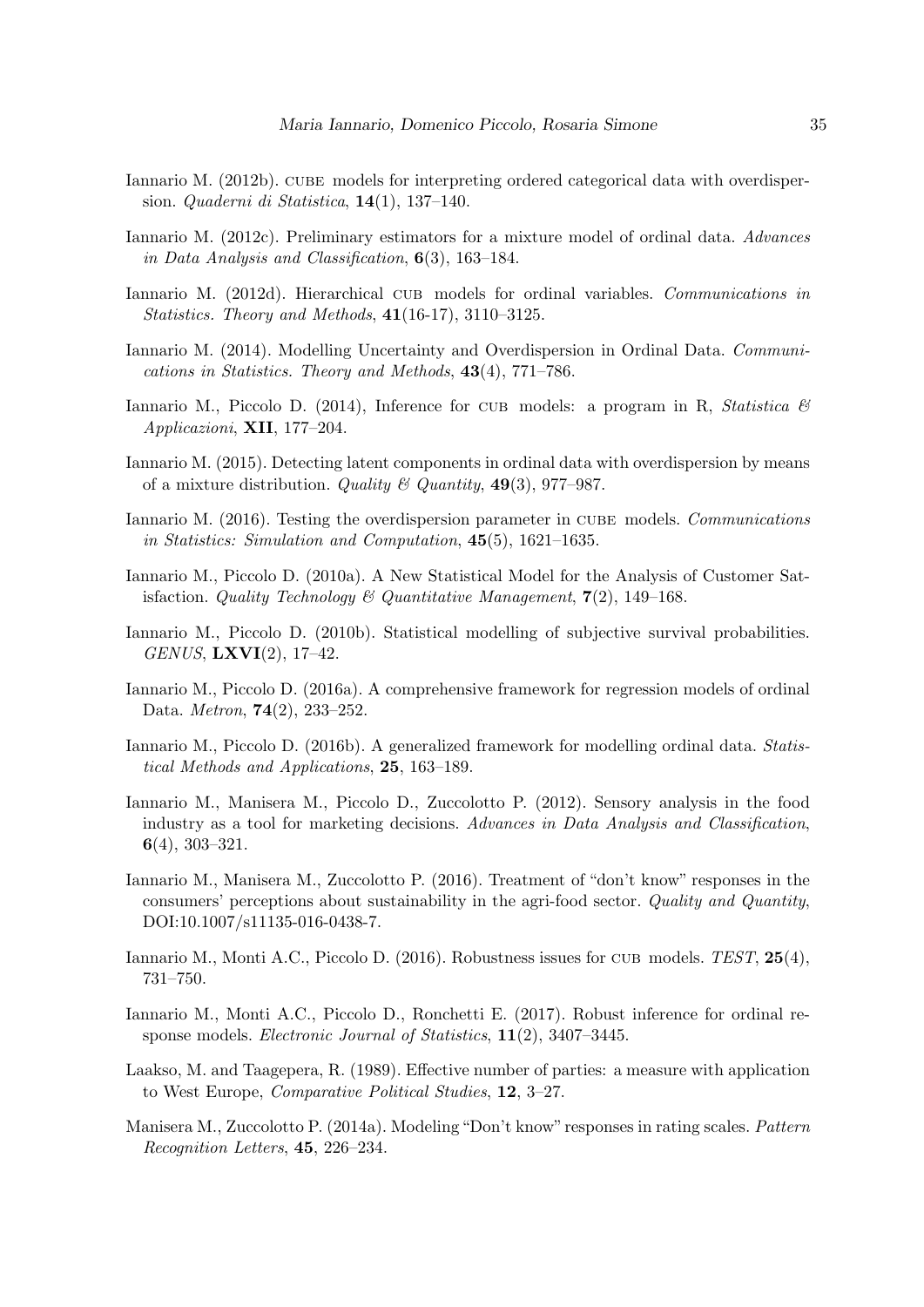- <span id="page-35-8"></span>Manisera M., Zuccolotto P. (2014b). Modeling rating data with Nonlinear CUB models. Computational Statistics and Data Analysis, 78, 100–118.
- <span id="page-35-5"></span>Martin A. D., Quinn K. M., and Park J. H. (2009). MCMCpack: Markov Chain Monte Carlo in R. Journal of Statistical Software,  $42(9)$ , 1–21.
- <span id="page-35-0"></span>McCullagh P. (1980). Regression models for ordinal data. Journal of the Royal Statistical Society, Series B, 42(2), 109–142.
- <span id="page-35-12"></span>McLachlan G.J., Krishnan T. (1997). The EM Algorithm and Extensions. John Wiley & Sons, New York.
- <span id="page-35-6"></span>Piccolo D. (2003). On the moments of a mixture of uniform and shifted binomial random variables. Quaderni di Statistica, 5(1), 85–104.
- <span id="page-35-13"></span>Piccolo D. (2006). Observed information matrix for MUB models. *Quaderni di Statistica*,  $8(1), 33-78.$
- <span id="page-35-11"></span>Piccolo D. (2015). Inferential issues for CUBE models with covariates. Communications in Statistics. Theory and Methods, 44(23), 771–786.
- <span id="page-35-9"></span>Piccolo D., D'Elia A. (2008). A new approach for modelling consumers' preferences. Food Quality and Preference, 19(3), 247–259.
- <span id="page-35-4"></span>Ripley B.D., Venables, W.N. (2016). Package 'nnet'. [http://CRAN.R-project.org/package=](http://CRAN.R-project.org/package=NNET) [NNET](http://CRAN.R-project.org/package=NNET).
- <span id="page-35-14"></span>Schwarz G. (1978). Estimating the Dimension of a Model. The Annals of Statistics,  $6(2)$ , 461–464.
- <span id="page-35-1"></span>Tutz G. (2012). Regression for Categorical Data. Cambridge University Press, Cambridge.
- <span id="page-35-7"></span>Tutz G., Schneider M., Iannario M. and Piccolo D. (2016). Mixture models for ordinal responses to account for uncertainty of choice. Advances in Data Analysis and Classification, 11(2), 281–305.
- <span id="page-35-2"></span>Venables W.N., Ripley B.D. (2002). Modern Applied Statistics with S. Fourth edition. Springer.
- <span id="page-35-3"></span>Yee T.W. (2010). The VGAM Package for Categorical Data Analysis. *Journal of Statistical* Software, 32(10), 1–34.
- <span id="page-35-10"></span>Zeileis A., Croissant Y. (2010). Extended Model Formulas in R: Multiple Parts and Multiple Responses. Journal of Statistical Software, 34(1), 1–13.

#### Affiliation:

Maria Iannario, Domenico Piccolo, Rosaria Simone Department of Political Sciences University of Naples Federico II 80138 Naples, Italy